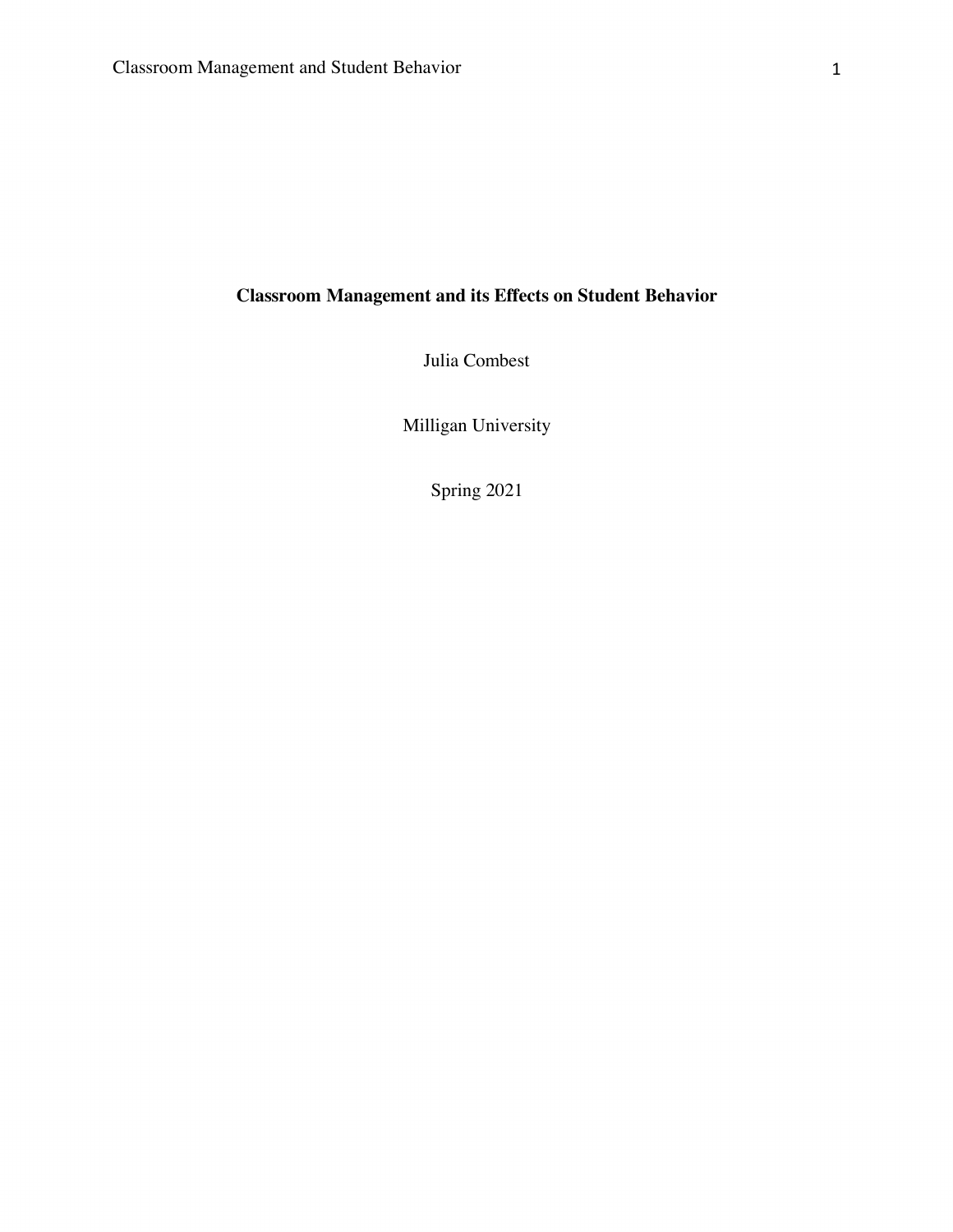# **Table of Contents**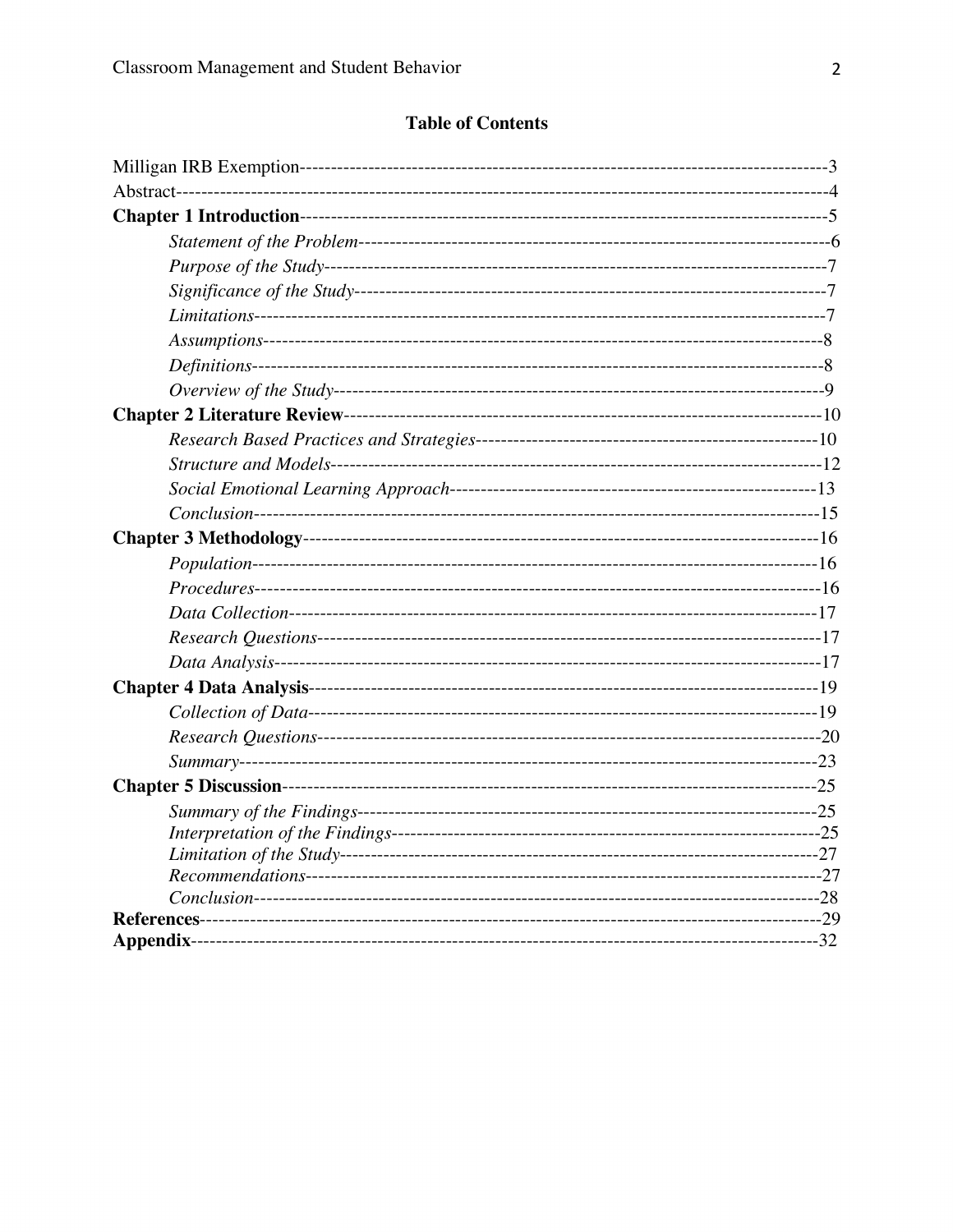

# **A Exempt C**

It looks like your study is exempt from IRB approval. You should have your study approved by the highest person in the department or area **overseeing the targeted participants. For example, a campus•wide**  survey should be approved by the President, a student or faculty survey **should be approved by the Academic Dean, and a survey specifac to a**  certain major should be approved by the Area Chair. Refer to 45 CFR 46.101(b)(5) However, you should carefully review all procedures and **questions to ensure that anonymity is protected especially in the case of institutional surveys where questions such as age, race and gender**  could be used to identify participants even if they are not asked for their **names.** 

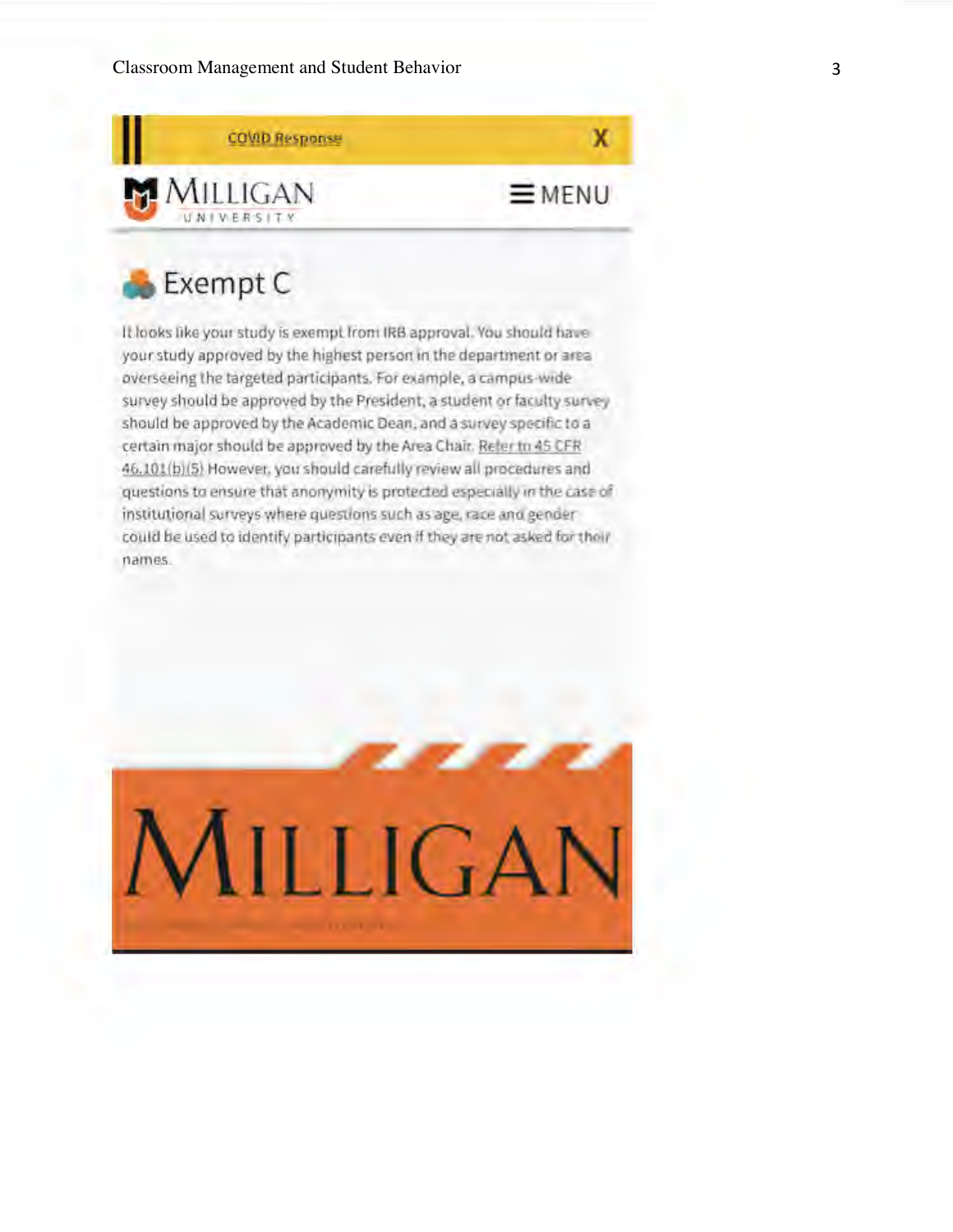### **Abstract**

The purpose of this study was to bring awareness to the use of highly effective classroom management strategies amongst Early Childhood Education classrooms. In this study, qualitative research was conducted by interviewing a variety of teachers in grades Pre-Kindergarten-3rd at one elementary school in Northeast Tennessee. More specifically, the study asked for their personal opinions and experiences on specific classroom management approaches they use to manage student behavior. The sample consisted of five Early Childhood teachers; three first grade teachers and two Kindergarten teachers. Data was analyzed using a thematic content analysis method. Results revealed that the implementation of classroom management strategies and procedures present a number of thematic similarities within the range of teachers that were interviewed. Those being, on/off task behavior, reinforcements and rewards, rules and expectations, and a unified set of school-wide expectations. Overall, results suggest that the implementation and use of classroom management strategies in Early Childhood Education classrooms do have a positive and lasting impact on students behavior.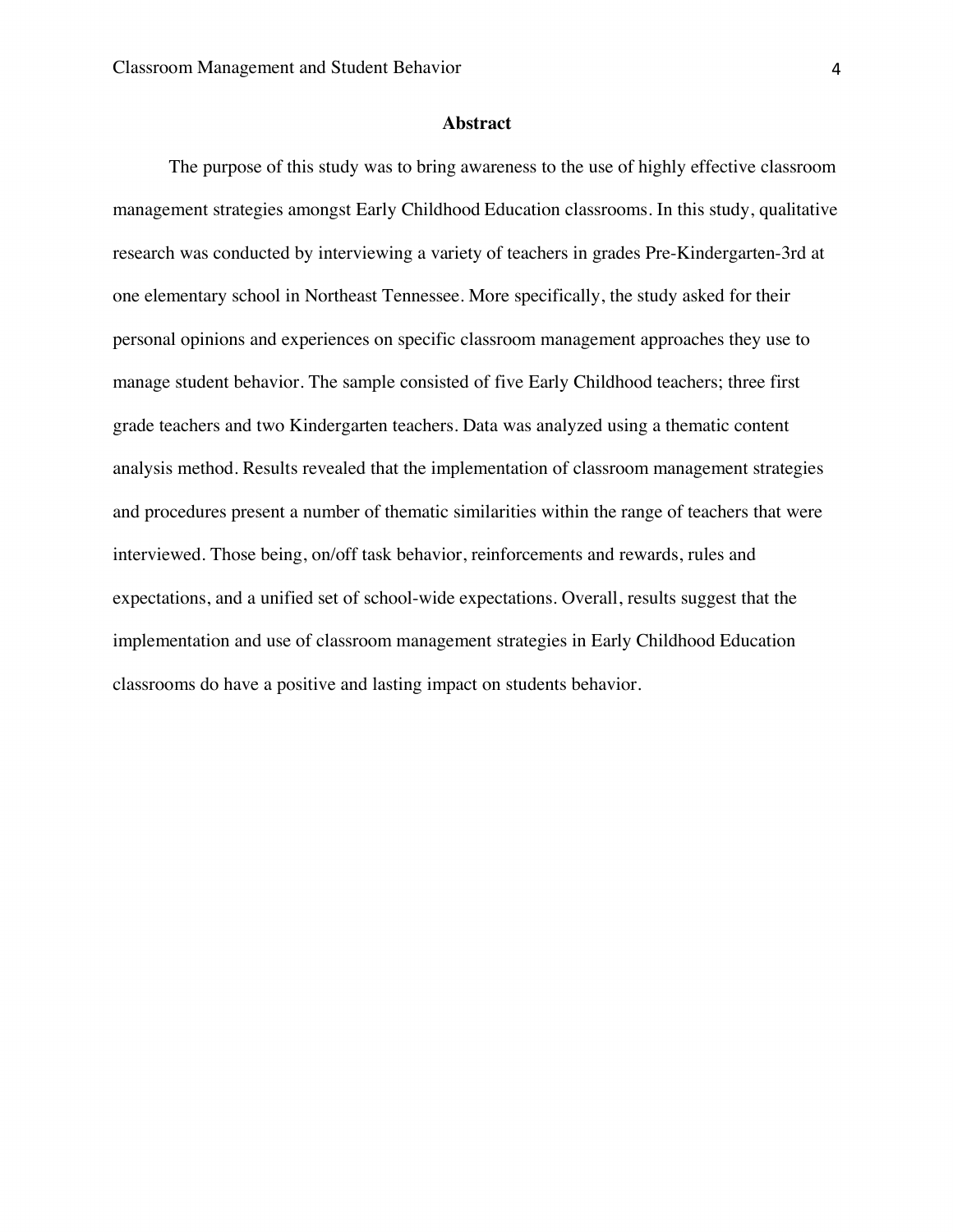### **Chapter 1**

### **Introduction**

Classroom management is one of the most critical components of teaching young children. Often times, with the use and implementation of evidence-based practices and strategies, it can make the classroom run smooth and more efficient starting on the first day of school. In an article highlighting Social-Emotional Learning, the author states, "Classroom management is not about controlling students or demanding perfect behavior. Instead, effective management is about supporting students to manage themselves throughout daily learning and activities." (Jones, S, 2014). Of the students that are defiant to such procedures, a teacher who has implemented an evidence-based practice or strategy may have the means to be more responsive in the situations and manage the behavior more effectively with the use of said methods. In an article supporting the notion of Research-Based Practices for Managing Students During Instruction, it states, "Rules and expectations are designed to teach behaviors that will prevent predictable errors and provide students with guidelines for managing their own behavior." (Malone & Tietjens, 2000). That being said, teachers will argue different approaches to classroom management depending on what works best for their classroom, their students, and their years of experience. The overarching purpose of creating a learning environment that is conducive to following a classroom management routine and procedure is to maximize student success, which in turn, teaches young children self-regulation skills and expectations that prepare them for future grades and life as a whole.

### **Statement of the problem**

According to the article, *Get Them Back on Track: Use of the Good Behavior Game*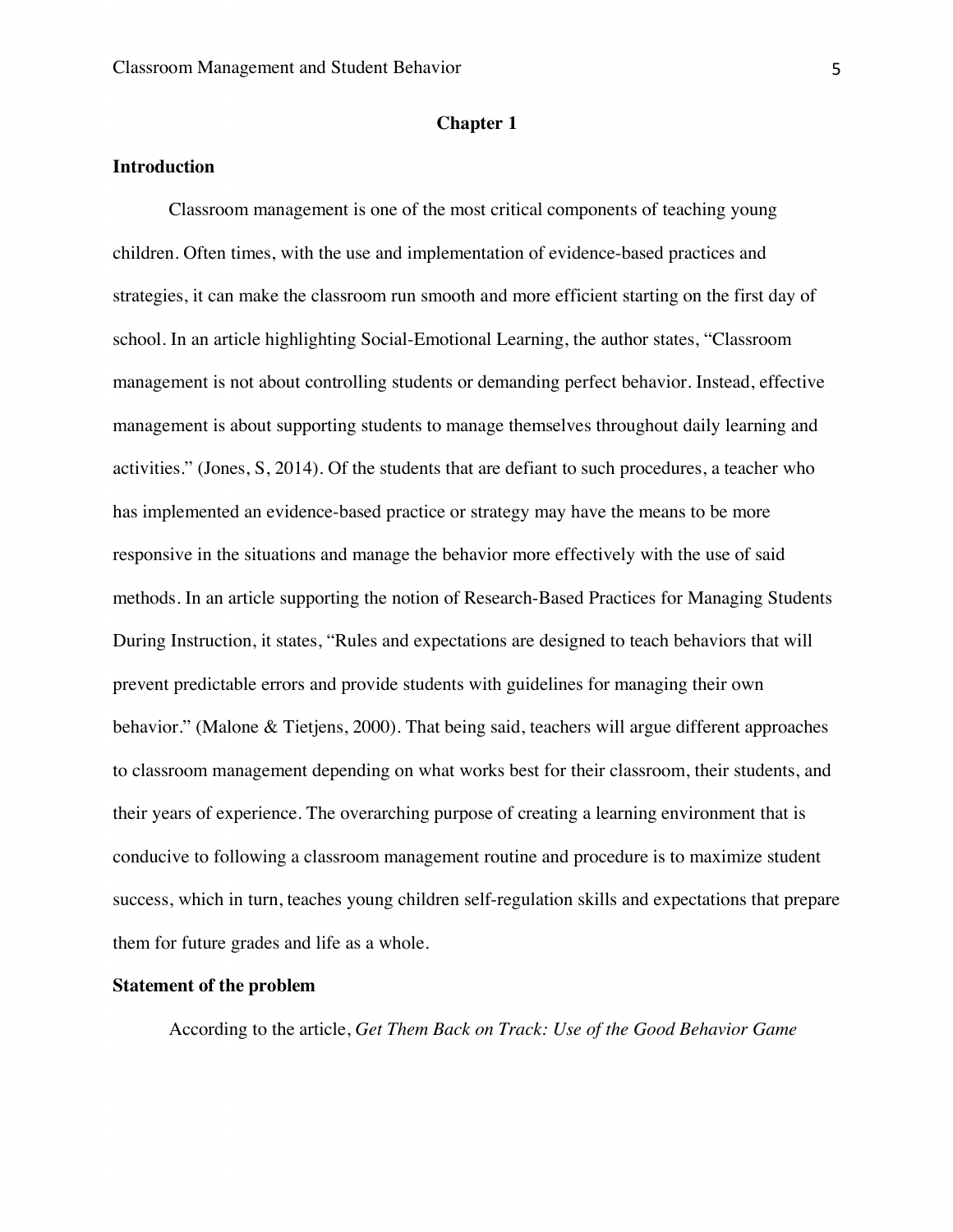*to Improve Student Behavior*, teachers and administrators can spend up to 50% of their time addressing issues related to problem behavior, which can adversely affect teaching and learning (McKenna, J., & Flower, A. 2014). In an article highlighting teacher vision and the perspective between experienced and novice teachers and how they perceive problematic classroom behavior, research shows, "The key issue behind managing problematic classroom management may not be a strict question of whether or not a teacher sees an event and has access to the requisite relevant information, but more a matter of how they notice what they are observing and recognizing what it means for teaching practice." (Wolff, C., Jarodzka, H., Van den Bogert, N., & Boshuizen, H. 2016). When looking at the range of teachers, it has been said that novice teachers tend to feel overwhelmed by the complexity of a defiant situation quicker than a teacher who has experienced far more scenarios. As the data continues to progress, it's evident that these types of interventions and strategies are only enhancing students' success and academic outcomes. Furthermore, "Daily practice in education has changed rapidly. It is increasingly characterized by student-centered approaches to learning as opposed to teacher-centered, with a large emphasis on students' metacognitive skills and cooperative learning." (H., Harms, T., De Boer, H., Van Kuijk, M., & Doolard, S. 2016). Consequently, given the rapid change in focus, when it comes to choosing an effective classroom management strategy, novice teachers will be quicker to try the "new" and "improved" method in hopes of overcoming that overwhelming feeling as opposed to experienced teachers who are set in their ways (H., Harms, T., De Boer, H., Van Kuijk, M., & Doolard, S. 2016). Whether novice or experienced, who can determine which approach is best? How can teachers determine which approaches are truly effective for appropriately managing student behavior?

### **Purpose of the study**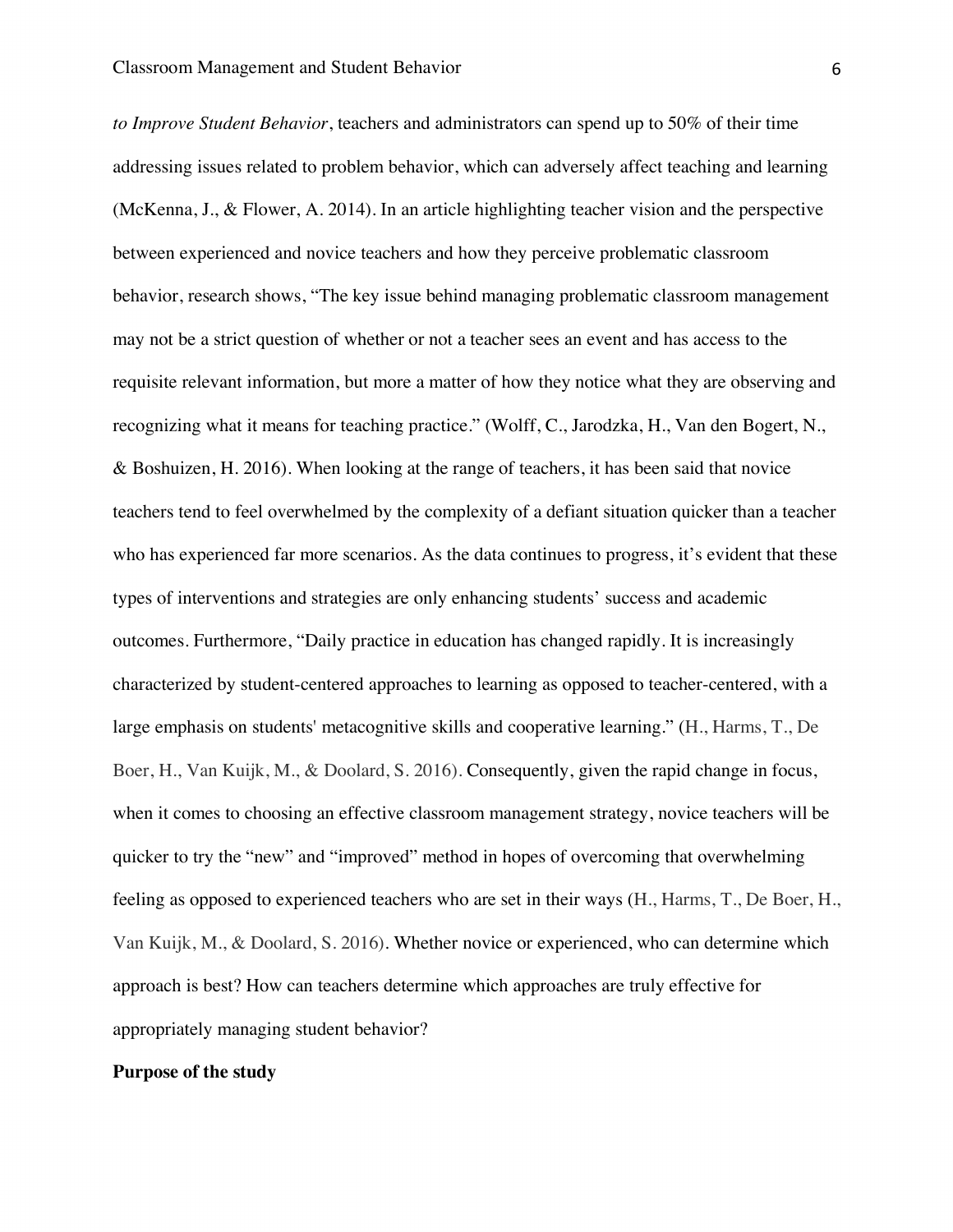The purpose of this study is to bring awareness to the use of highly effective classroom management strategies amongst early childhood education classrooms and the effects it has on student behavior. This study will determine the importance of implementing evidence-based practices to help decrease problem behaviors and contribute positively to academic success.

### **Significance of the study**

This study is significant because classroom management is the forefront of creating a positive, content rich learning environment. Producing positive student outcomes come from implementing routine, expectations, roles within the classroom, and proactive ways to deal with unwanted behaviors. By using highly effective and evidence-based management practices in the classroom, the teacher is providing an optimal academic experience for all students involved. This particular study matters because students in early elementary grades thrive off the use and structure of daily routines and clear expectations. Structural features of a classroom are viewed as the condition in which the students process, observe and adopt their experiences (Peixoto, C., & Leal, T. 2014). When these methods are put in place at an early age, the students will take these structural practices and continue to use them to drive their behavior throughout their academic career. A traditional but unique design concept recreated and designed to fit into the classroom introduces: The Business Meeting as a Model for Classroom Management which claims "Eventually, resulting from their patience, they would develop personal attributes not simply congenial to but actually favoring a "learning" environment." (Gropper, 2014). In addition, these strategies can support their academic success by creating an environment that is conducive to learning and establishes a sense of ownership and purpose in the classroom (McKenna, 2014).

### **Limitations**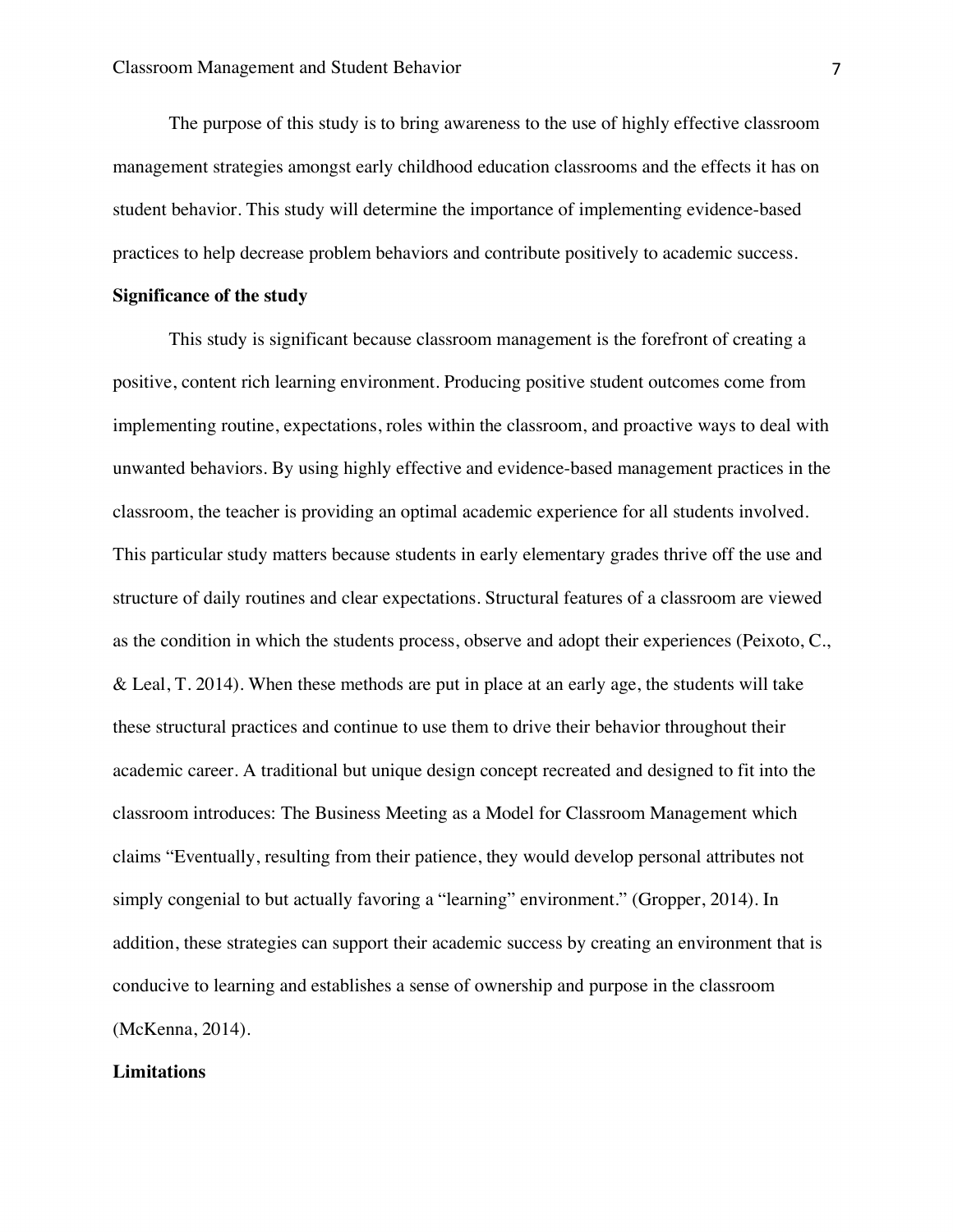This study was limited by the following factors:

- 1. This study may be limited due to the fact that it is only conducted on Early Childhood Education classrooms.
- 2. The study may find limitations among the teachers being interviewed. There may be more experienced teachers than novice teachers and vice versa.
- 3. The questions used to collect and assess the data was created by the researcher and not tested for validity or reliability.
- 4. The data used in this study is only conducted at one school in Northeast Tennessee.

### **Assumptions**

 In this study it is assumed that the implementation of classroom management strategies will eliminate unwanted behaviors and disruptions in the classroom altogether. Additionally, it is assumed that these methods and strategies may work for all given students, across multiple grade levels. It can also be assumed that students will perform better in school given a structed and routine based learning environment. With these assumptions in mind, and through the results of this study, teachers will be able to better personalize and implement a variety of classroom management strategies to best fit their classroom and students' educational needs.

### **Definitions**

- 1. Classroom Management: refers to the wide variety of skills and techniques that teachers use to keep students organized, orderly, focused, attentive, on task, and academically productive during a class.
- 2. Expectations: a belief that someone will or should achieve something.
- 3. Self-regulation: the ability to manage disruptive emotions and impulses.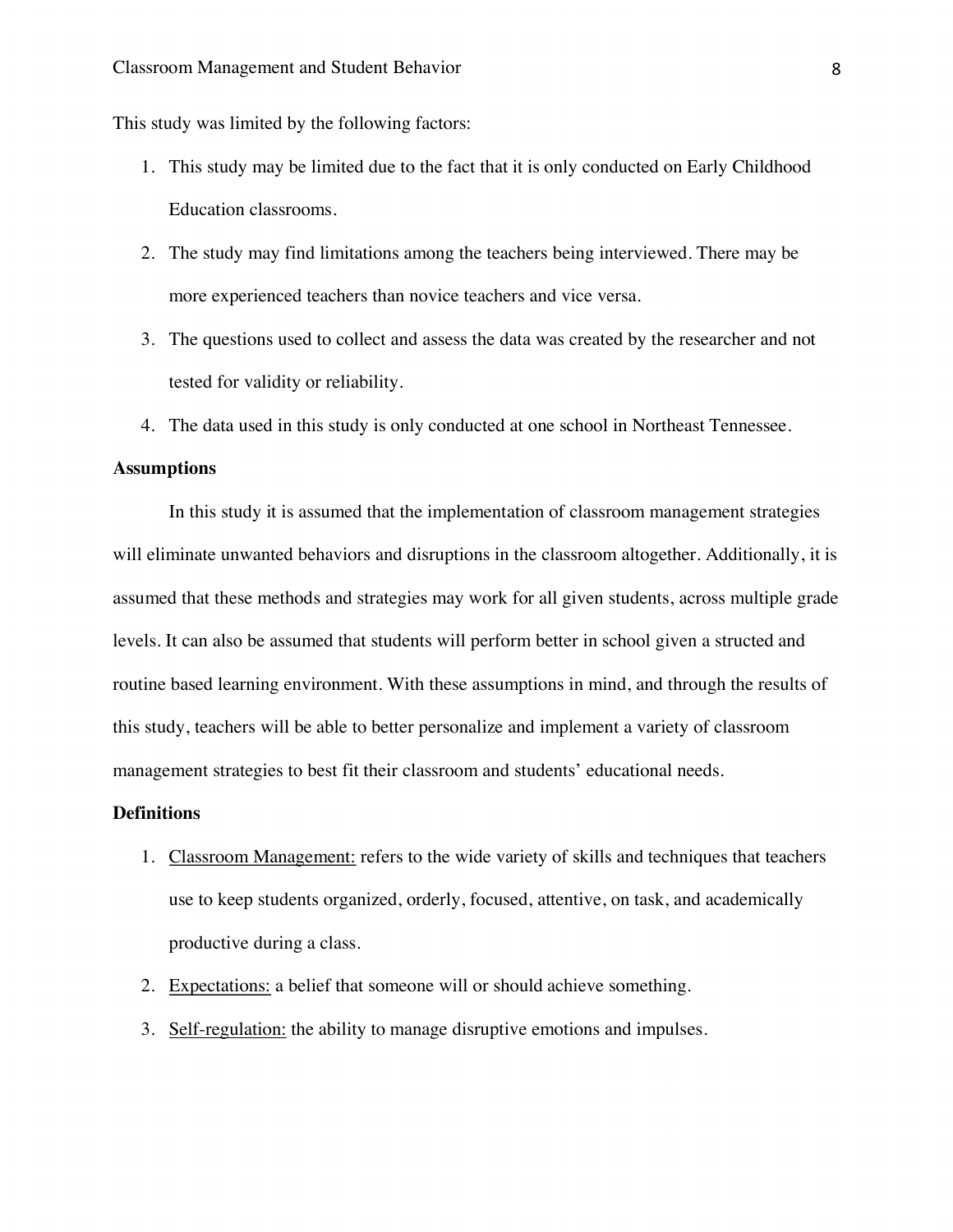4. Learning outcomes: state in clear terms what it is that your students should be able to do at the end of a course that they could not do at the beginning.

### **Overview of the study**

This study will take a close look at the use of some highly effective classroom management strategies amongst early childhood education classrooms and its effects it has on students behavior. Alongside, the study will be able to display which strategies and methods do indeed provide teachers with a toolkit to appropriately and efficiently manage student behavior.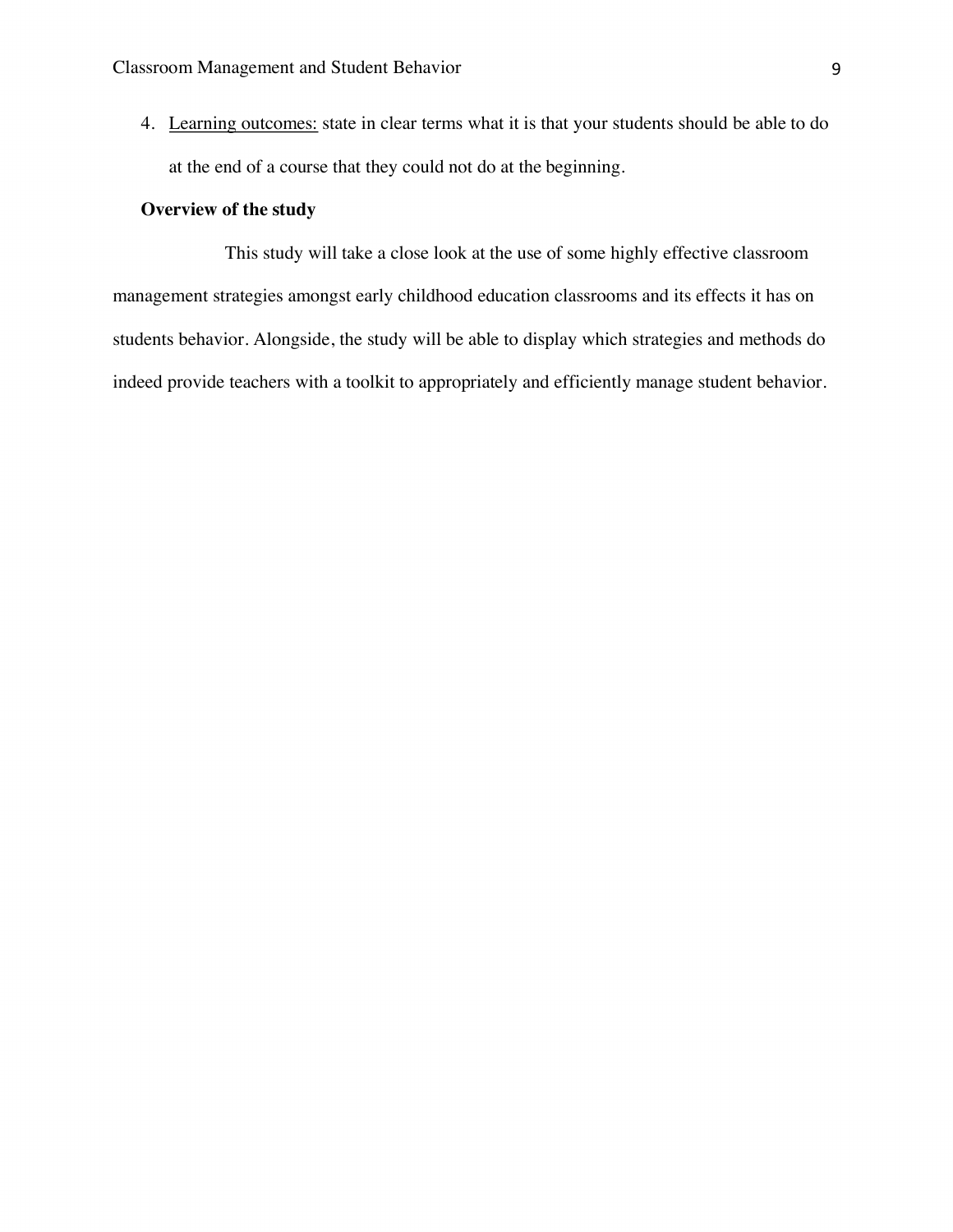### **Chapter 2**

### **Literature Review**

Classroom management is one of the most important and necessary components of teaching that tends to be easily overlooked and underestimated. The key to mastering classroom management and unwanted behavior in the classroom is prevention. In addition, consistency is the underlying focus of implementing highly effective classroom management strategies and preventing unwanted behavior. The complexity of the task actually requires a great deal of intentionality along with an routine of daily efforts. In order to be a highly effective teacher, one must strive for prevention by considering an individualized approach or evidence-based practice with structures in place, that is fit to reach individualized students' needs, and paired with the approach to social emotional learning. Moreover, keeping in mind "anybody can tell students what to do. It may even be easier to do nothing and hope that students learn from a rich environment. But teaching is a purposeful endeavor." (Cooper & Terrance, 2016). In hopes to provide a well-rounded approach to classroom management, the themes constructed in this literature review include research based practices and strategies, structures and models, and the approach to social and emotional learning as a form of classroom management.

### **Research Based Practices and Strategies to Classroom Management**

Teaching with a purpose involves intentionally creating a learning environment that is conducive to not only avoiding misbehavior, but rather maximizing student success and instructional time in the classroom. As the teacher, creating rules and the expectations within are not meant to control the students, instead, the implementations are there to provide a structure for student success. In an article supporting the notion of Research-Based Practices for Managing Students During Instruction, it states, "Rules and expectations are designed to teach behaviors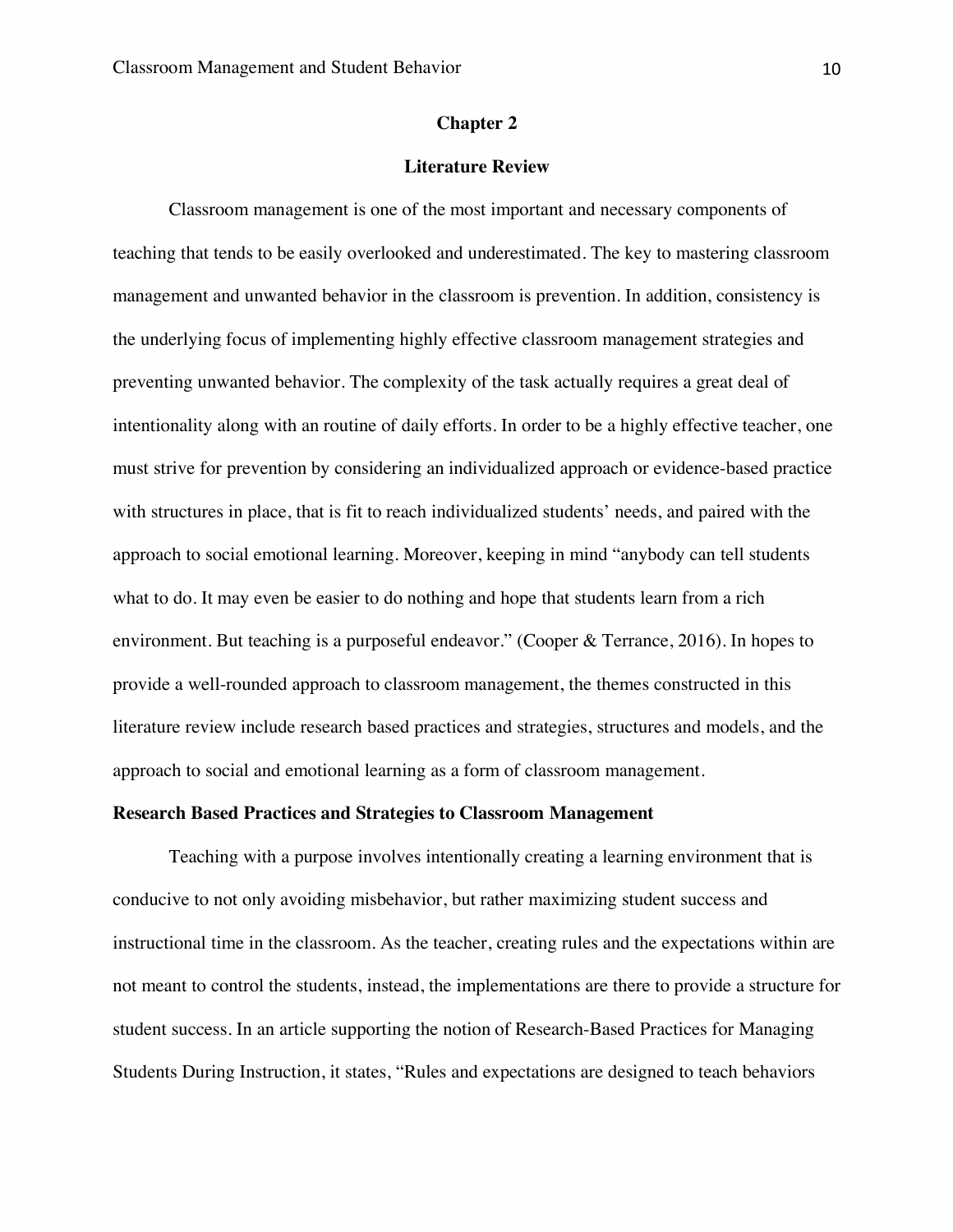that will prevent predictable errors and provide students with guidelines for managing their own behavior." (Malone & Tietjens, 2000). These strategies and implementation of such rules require clear, direct, and attainably high expectations, not a matter of guessing from the students. (Jones, 2013). Research theory from Emmer & Evertson supports that teachers must establish clear expectations and consequences along with establishing clear learning goals, possibly use of a well-designed rubric, etc.

As one of the focus strategies, the use of teacher emotions and the influence it has on classroom management is trending among the effective approaches to management styles. That being, and in support of the trend, typically the realm of classroom management includes the flow of events, including transitions, and the actions that the teacher takes for any problems that could interfere with students' learning (Emmer, 2016). This particular strategy focuses on the teachers' use of self-presentation including the use of body language, facial expressions, and motivation to hook the students into learning.

The second strategy highlights the importance of creating a temperament-based classroom management environment. This style is an individualized approach that match's students' temperament and creates a learning environment that is welcoming to their emotional and academic development (McClowry, 2014). The effectiveness of this classroom management strategy is on the research of temperament being a biologically-based reaction for the students. For context reference, "Classroom management defined as a complex construct that is socially defined and context specific." (Schafer, 2014). This study on temperament supports, "3 R's: "Recognize, Reframe, Respond", 2 S's: "Scaffold and Stretch", and "2 C's: Gaining Compliance and Fostering Competencies." (McClowry, 2014). In order for it to work, teachers will learn to identify the temperament of that individual student, to then understand just how powerful it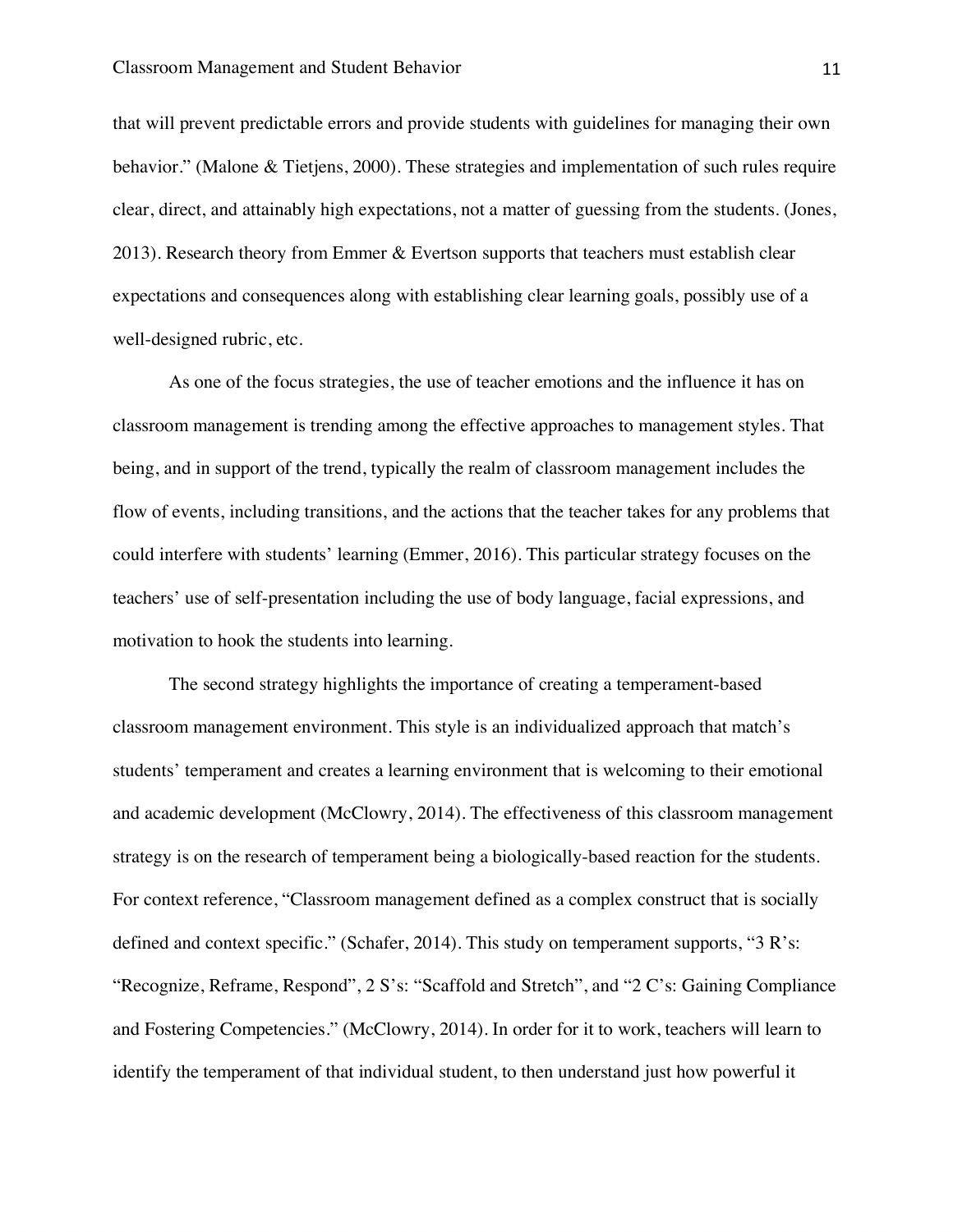could be within the classroom and then use appropriate statements to manage the situation instead of making the learning environment worse for all students involved. Nonetheless, the number of approaches to classroom management are unique to each classroom and individual needs of the students within.

### **Structure and Models for Classroom Management**

A traditional but unique design concept recreated and designed to fit into the classroom introduces: *The Business Meeting as a Model for Classroom Management*. "Adapted for the classroom, a meeting model can create an environment that is conducive to learning." (Gropper, 2014). The main focus of the supported model is to direct students' learning to be purposeful while mimicking a highly productive business meeting agenda. Adapted, of course, but with their *academic* goals in mind*.* "It is hypothesized that what fulfilling "meeting" requirements can do is foster behaviors and personal attributes that, together, can bring structure and purpose to a classroom." (Gropper, 2014). Much like a collaborative business meeting, student involvement is essential to establish a sense of ownership and purpose in the classroom. Modified for the individual students, teachers can create a list of three to five clearly stated and obtainable expectations to follow (McKenna, 2014). "Eventually, resulting from their patience, they would develop personal attributes not simply congenial to but actually favoring a "learning" environment." (Gropper, 2014). Looking at adapting the model as a whole, the highly anticipated component of classroom management, discipline, would not be engraved and repeatedly enforced from the teacher, rather developed internally overtime.

In addition to the business meeting model, the Good Behavior Game is a long recognized effective strategy for classroom management and improving behavior among students (Lannie & McCurdy, 2007). The Good Behavior Game (GBG) requires initial steps to set up and implement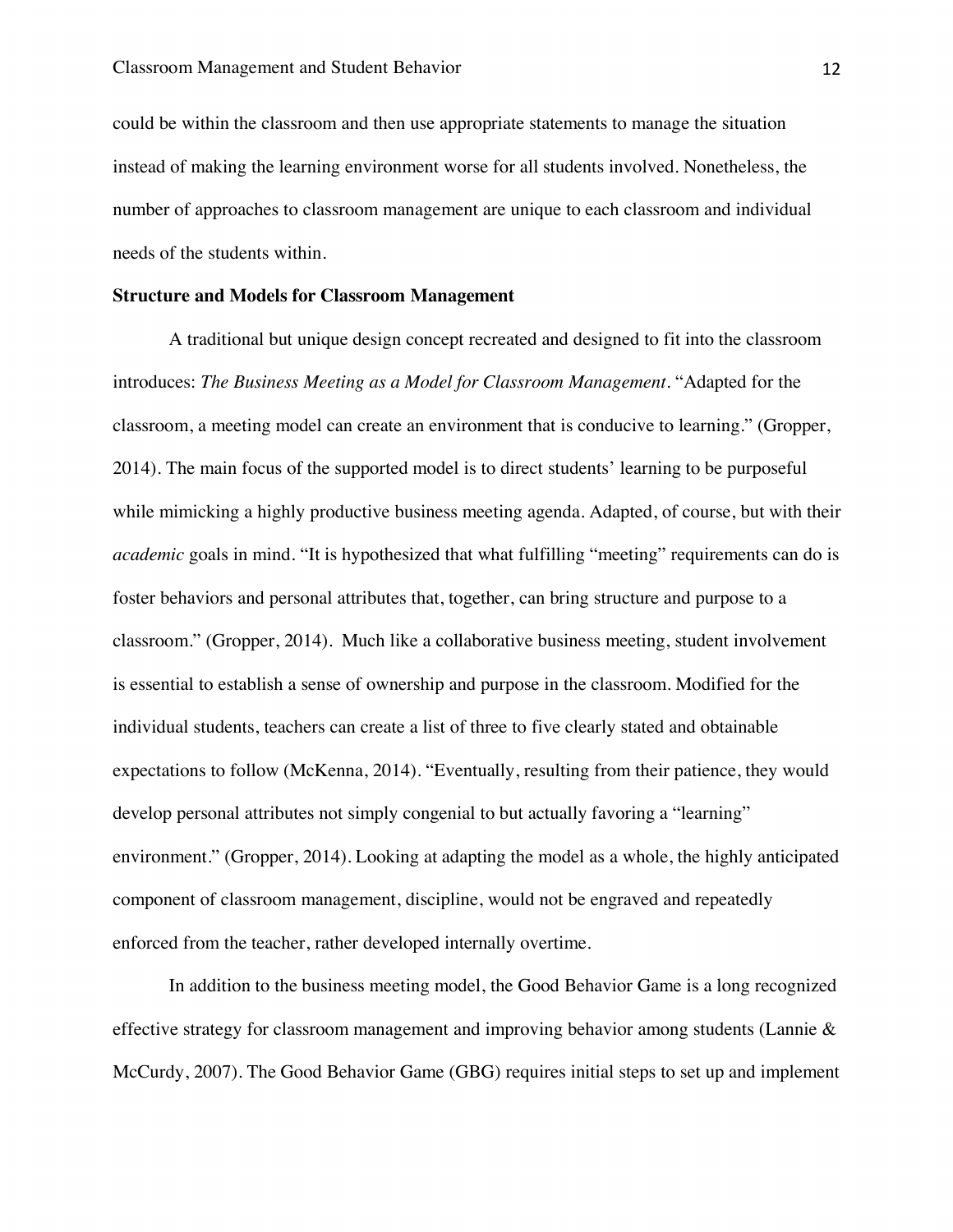within the classroom. Those include, initial and prior to instruction planning, continued planning throughout, and assessing and reflecting at the end of instruction. The big picture of the model is to motivate the students by using a game model to then reward or "earn points" for appropriate and behavior that follows expectations. "The GBG is an intervention that incorporates evidencebased practices. While implementing the GBG, teacher should self-assess their delivery of intervention procedures and use self-regulation to improve delivery and modify the intervention to meet the needs of their students." (Flower, 2014).

### **Social Emotional Learning Approach: Teacher and Student**

Becoming a socially and emotionally aware teacher has the ability to dictate the way a classroom is managed along with how the students respond to academics and important life lessons that are taught inside the classroom. A social and emotionally aware approach to teaching comes with the notion of praise. "Praise is considered a form of reinforcement, intended to increase the probability or frequency of the behavior it follows (Brophy, 1981; Cameron & Pierce, 1994; Maag, 2001)*.* In relation to the topic of praise as a form of classroom management, the method, Positive Behavior Support (PBS) can be used to increase the social and emotional aspect of teaching by using intervention based approaches to students in need of additional support.

In addition, classroom management is not only about having the ability to control a high number of students by being strict or demanding certain behaviors. "Part of the teacher's role is to give students the tools they need to interact with and meet the demands of the social and instructional environment of school." (Jones, Bailey, Jacobs, 2014). By using this topic area to not only focus on the students' social and emotional correspondence with classroom management, teachers should also use their own social and emotional awareness to establish high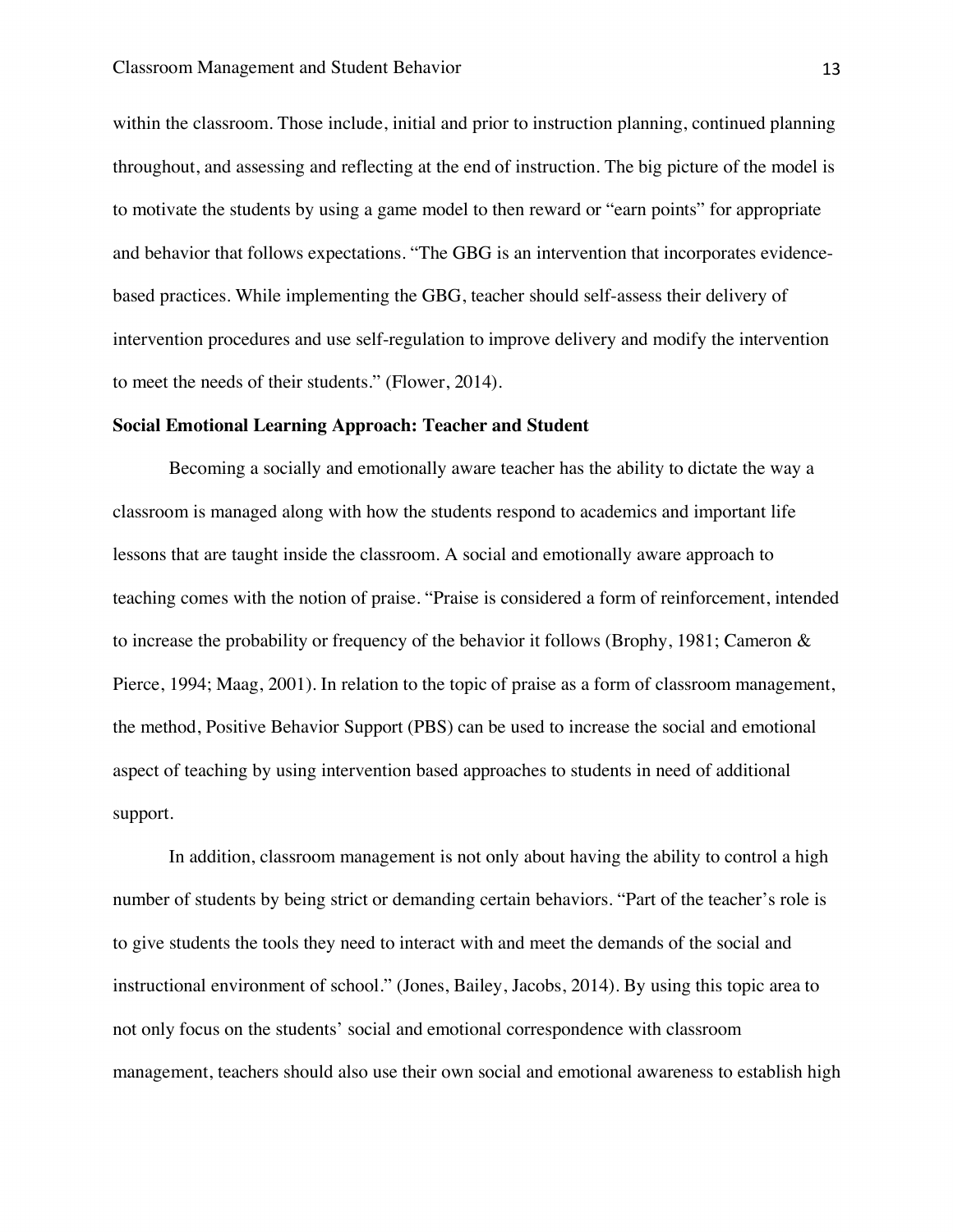quality relationships and efforts towards positive behaviors (Jones, Bailey, Jacobs, 2014). By intentionally placing and implementing age-appropriate classroom expectations along with social, emotional, and self-regularity practices, students will have a better opportunity to respond successfully in not only the classroom, but in life as well.

Structural features of a classroom are viewed as the condition in which the students process, observe and adopt their experiences (Peixoto, C., & Leal, T. 2014). "Specifically, the critical role of classroom interactions on improving children's achievement has been pointed out in a number of studies, which results in indicating that high-quality teacher-child interactions are associated with improvements in both academic and socio-emotional skills." (Curby, 2009). Furthermore, to build that high-quality relationship and proper interaction, an alternative approach could be providing a multi-age classroom setting that contributes to the child's social and emotional learning. In multi-age environments, students have shown academic success when offered rich opportunities for the development of empathy and social understanding in the classroom environment (Anderson, 2018).

Looking at classroom management as a whole, the idea of managing a room full of students and maximizing instructional lesson time boils down to much more. Becoming a mindful teacher that obtains strong social and emotional competencies is better able to recognize negative emotional expressions, empathize with their feelings, regulate their feelings, and seek an appropriate corrective response to the unwanted behavior (Curby, 2018). "Although direct social and emotional instruction through curriculum can be effective, teachers should not limit their instruction to the prescribed lessons or feel confined by the curriculum." (Zinsser, 2014). Effective classroom management provided by a socially and emotionally competent teacher seeks love, joy, high-quality relationships, and encouragement within their students. It is in the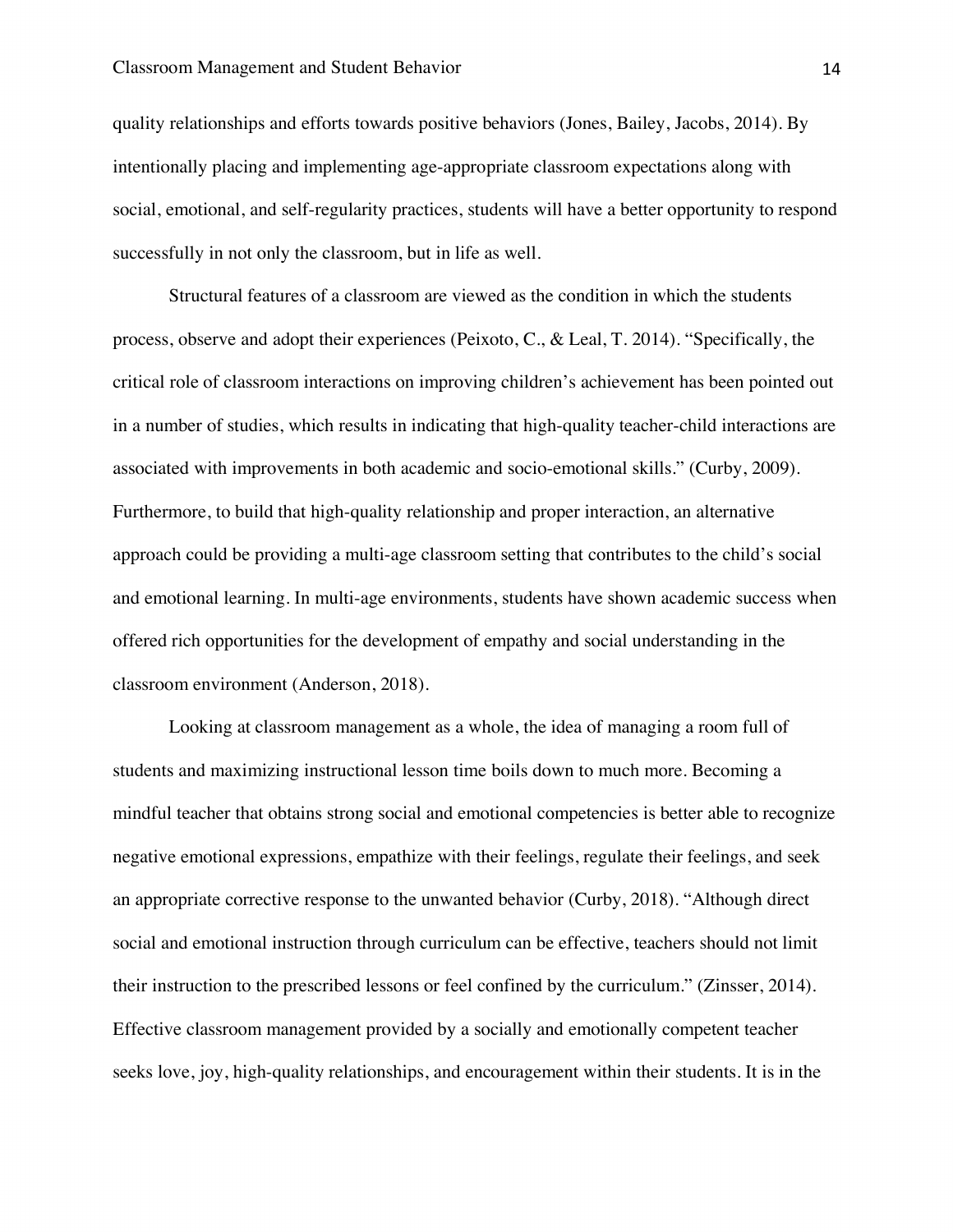hands of the teacher to support and encourage their students' social and emotional well-being by providing an environment conducive to love, emotional support, and high-quality relationships.

### **Conclusion**

In regards to the topic of Classroom Management and its Effects on Student Behavior, the most common themes found amongst the literature included research based practices and strategies, structures and models, and the approach to social and emotional learning as a form of classroom management. With these themes in mind, the literature will be analyzed and compared to the data described in Chapter 4, along with confirming, refuting, or extending any new or similar knowledge as if pertains to the discipline.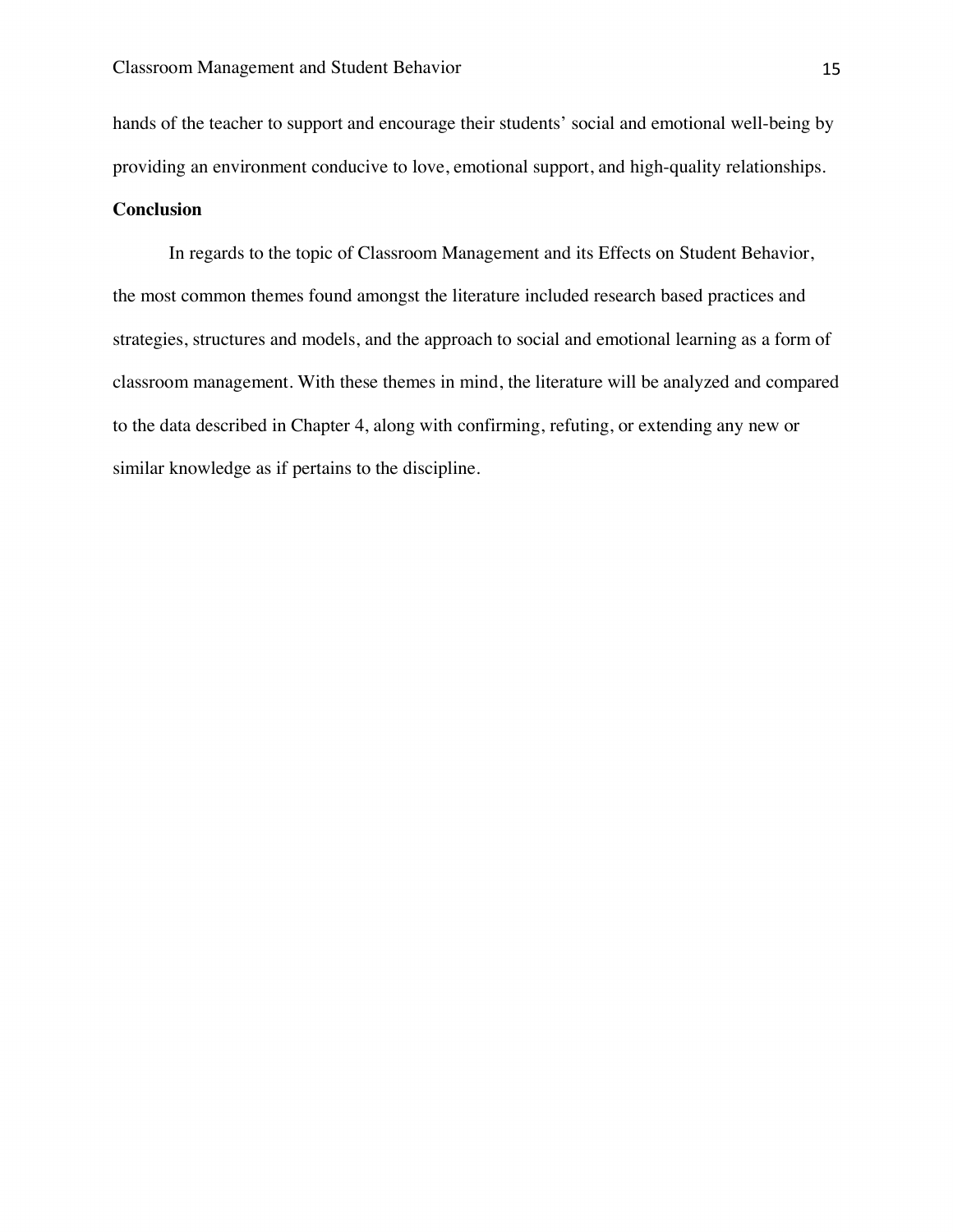### **Chapter 3**

### **Methods**

### **Population**

The population of this study will be Pre-Kindergarten-3rd grade teachers (Early Childhood) at an elementary school in the Tri-Cities area of Northeast Tennessee. The participants in this study represent a range of grade levels that come from divergent backgrounds and will share experiences and knowledge that will contribute to the study. In addition, the population makes up a variety of teachers that have implemented and practiced or have been exposed to numerous classroom management strategies and will share its effects they have witnessed on student behavior, both currently and overtime.

The student per teacher ratio is 13:1 which is ranked lower than the state average of 15:1. The students per counselor ratio sets at 467:1 and is higher than the states average at 419:1. Lastly, 86% of teachers have three or more years of experience compared to the states average of 80%.

### **Procedures**

This research study will collect and analyze personal experiences and reflections on the different types of classroom management strategies implemented in classrooms ranging from Pre-Kindergarten-3rd grade teachers. This study will be 100% voluntary in which the participants will choose to participate or not. If the teachers agree and volunteer to participate in this study, they will be asked to fill out a consent form stating that they understand the study and will or will not participate. If they choose to participate, the teachers will be contacted by the researcher to set up an interview time. If the interviews are unable to be conducted in person, the researcher will set up a Zoom meeting to interview virtually. The researcher will conduct the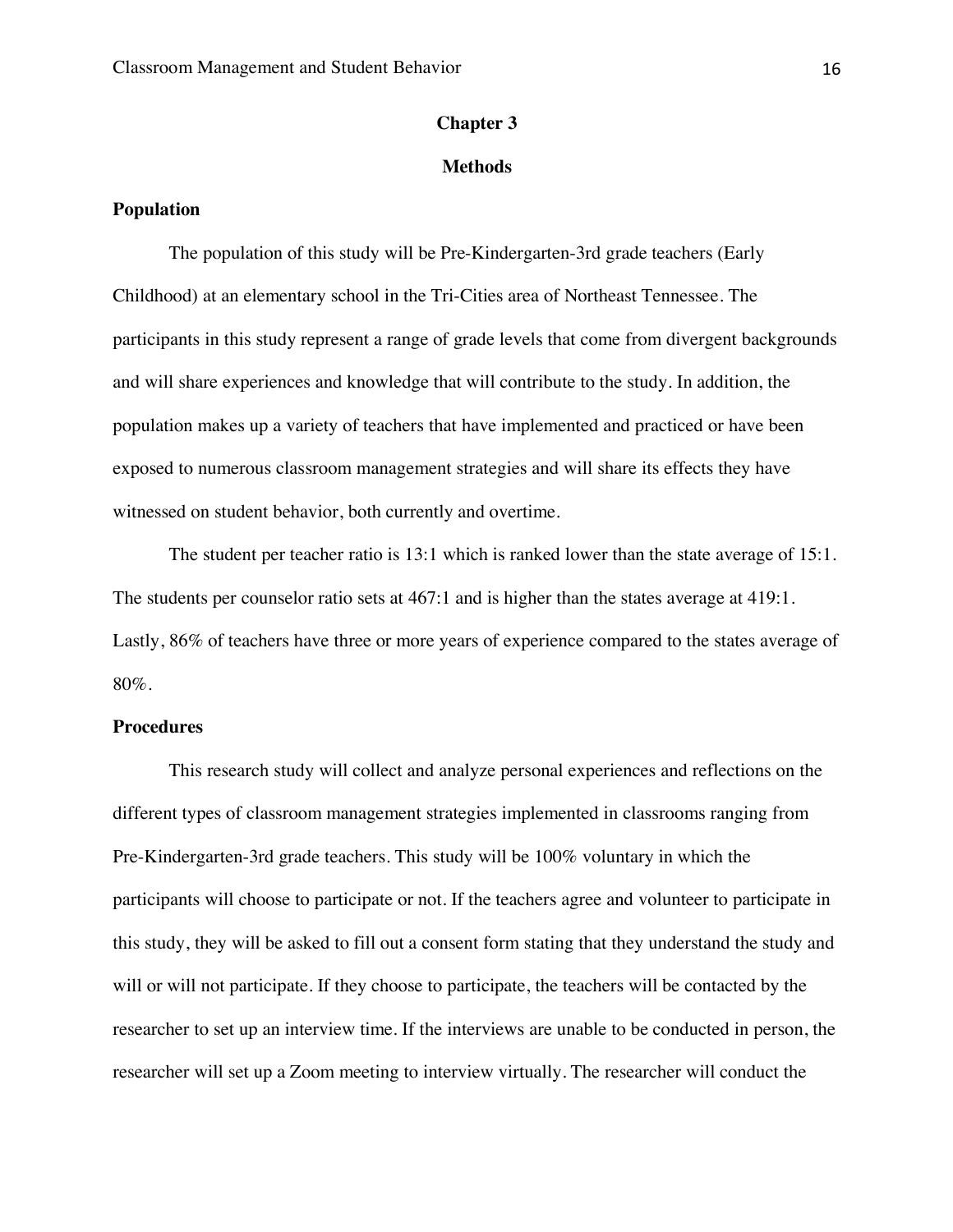interviews and ask the teachers a variety of questions that capture classroom management strategies and its effects on student behavior.

### **Data Collection**

The interviews will collect data in order to compare teaching styles, structures, routines, and other functionalities amongst the classroom. Qualitatively, since classroom management's main focus is to optimize instructional time while managing the classroom with daily routines and expectations, data will be collected through a one-on-one interview that asks the teachers to share their strategies and experiences on behavior in relation to their classroom management implementations. Since poor classroom management can lead to increased defiance and behavior problems, data will analyzed to find themes throughout the varying interview.

### **Research Questions**

- 1. In what ways do classroom management strategies affect behavior?
- 2. How effective are classroom management strategies when it comes to managing behavior?
- 3. What types of similarities are found across a variety of classroom management strategies?

### **Data Analysis**

Qualitative data from this study will be analyzed by gathering the interview responses and transcriptions and identifying/categorizing each interview by grade level. Then, the data will be examined and interpreted. In this stage, any patterns, reoccurring themes or commonly used methods will be flagged. From there, while keeping the research questions in mind, the researcher will determine if the study calls for additional data collection or not. The findings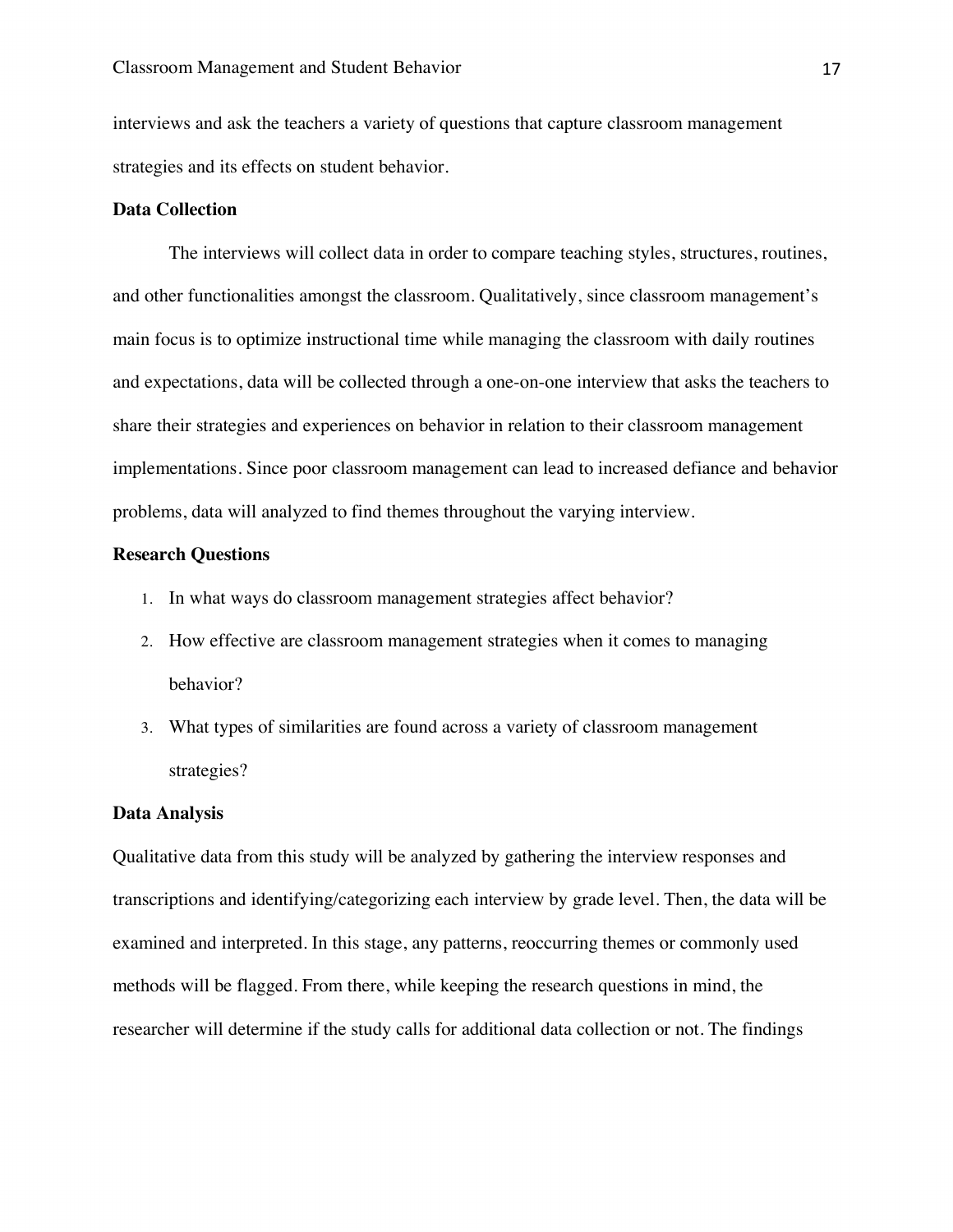from the data will be organized in an Excel Spreadsheet that will display the themes and provide evidence to be able to answer the research questions.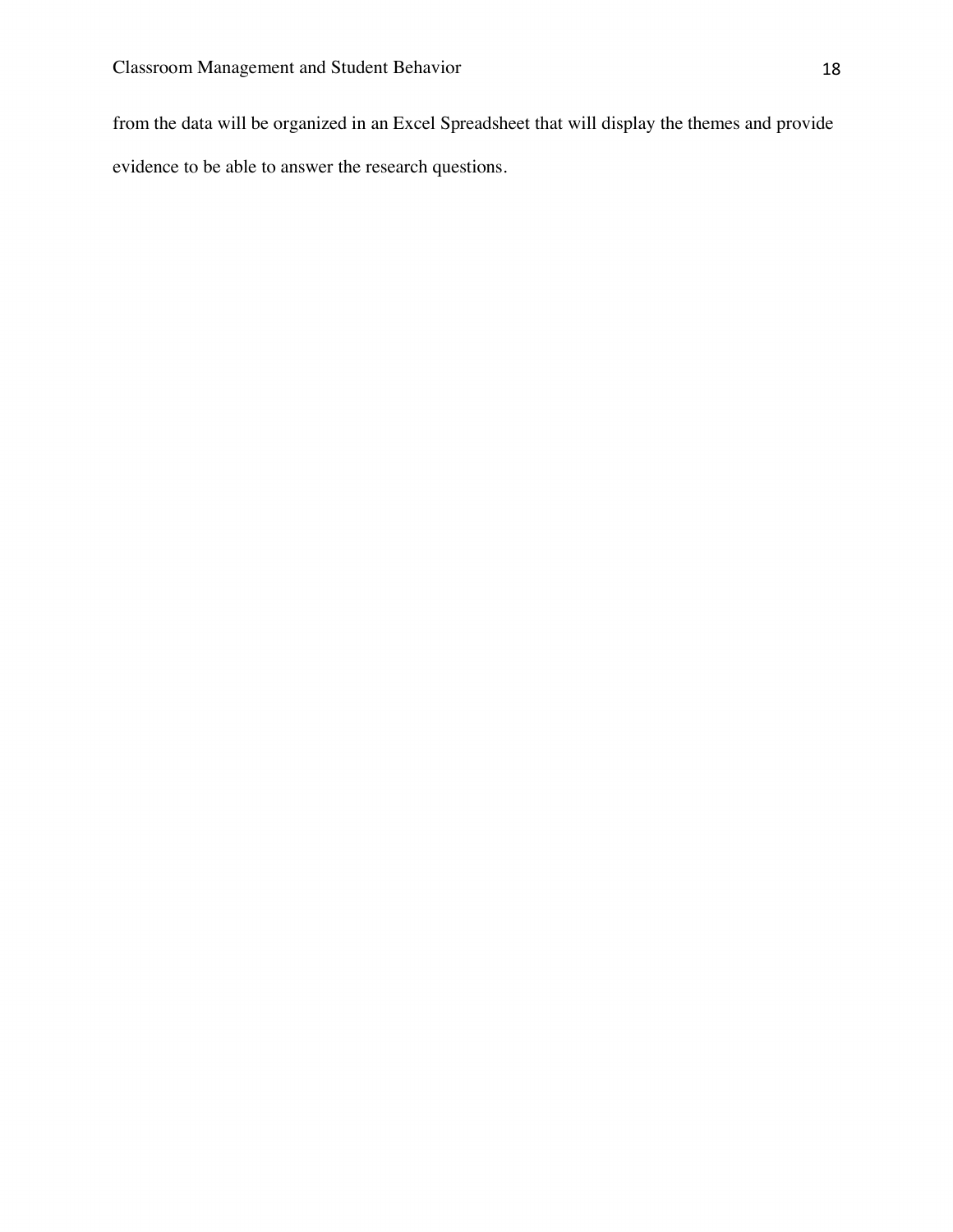### **Chapter 4**

### **Data Analysis**

The purpose of this study is to bring awareness to the use of highly effective classroom management strategies amongst Early Childhood Education classrooms. In this study, qualitative research was collected by interviewing a variety of teachers in grades Pre-Kindergarten-3rd at one elementary school in Northeast Tennessee. More specifically, the study asked for their personal opinions and experiences on specific classroom management approaches they use to manage student behavior. After data was collected, the researcher converted the media recordings into transcripts to look for and identify global and local themes throughout. Then, the researcher carefully reviewed the themes using a thematic content analysis. Given the themes, the researcher looked for ways that they connect or correlate similarly to be able to adequately answer and provide support for the research questions.

### **Collection of Data**

In order to recruit participants for the study, the researcher contacted the teachers via email in hopes of willingness to participate. Out of the 10 teachers intended for interviews, the researcher ended up conducted 5 in-person interviews. The teachers were interviewed over a week time span during allotted planning time. The plan was to interview a variety of teachers ranging from Pre-Kindergarten- $3<sup>rd</sup>$  grade, however, the data resulted in three first grade teachers and two Kindergarten teachers. The interviews consisted of three yes or no questions and five open ended questions. The open ended questions allowed the teachers to share their classroom management strategies and how they specifically affect their students' behavior. The researcher recorded each interview individually and then transcribed each recording into a text document. Looking at the documents collectively, the researcher was able to come up with global themes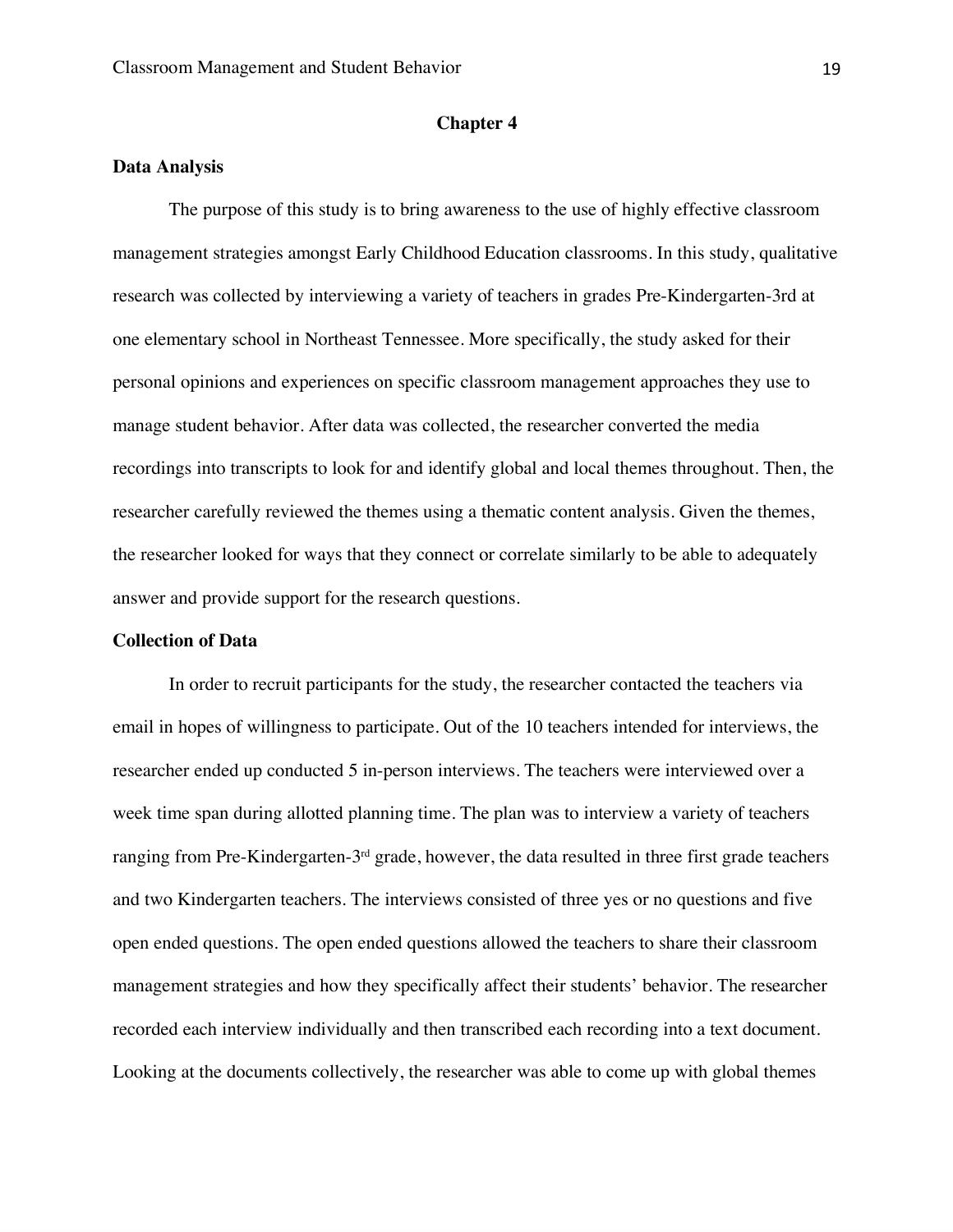that related to the research questions and local themes that occurred throughout all of the interviews. Lastly, the researcher used the themes to help answer and support the research questions.

### **Research Questions**

Three research questions were used to guide the analysis of the data collected.

# **Research Question 1: In what ways do classroom management strategies affect behavior?**  On/Off-Task Behavior

When the effects of classroom management strategies on behavior were analyzed, on/offtask behavior locally occurred as a theme. The interview questions used to address this global theme were, "Do you believe your current classroom management procedures allow you to attend to disruptions quickly and firmly? (yes/no)" and "What does the behavior look like in your classroom when students are not explicitly following your classroom management procedures?" The analysis concluded that 100% of the teachers answered yes, that they do believe their current classroom management procedures allow for them to attend to disruptions quickly and firmly. Given these results, keeping students on-task and in a zone of positive behavior, the procedures put in place are working and allow for the them to respond quickly without disrupting the whole class and causing unwanted behavior as a result. Additionally, the analysis showed that when students are not explicitly following the classroom management procedures, students are off-task and depending on the classroom may look like a number of things. For example, "It could be out of their seat without permission, it could be blurting out without following the procedure of raising our hand. It could be doing distracting things at their seats or in small group. It could be not using the materials correctly and just sitting and not doing the right thing." Moreover, a majority of the off-task behavior consisted of off-task talking. A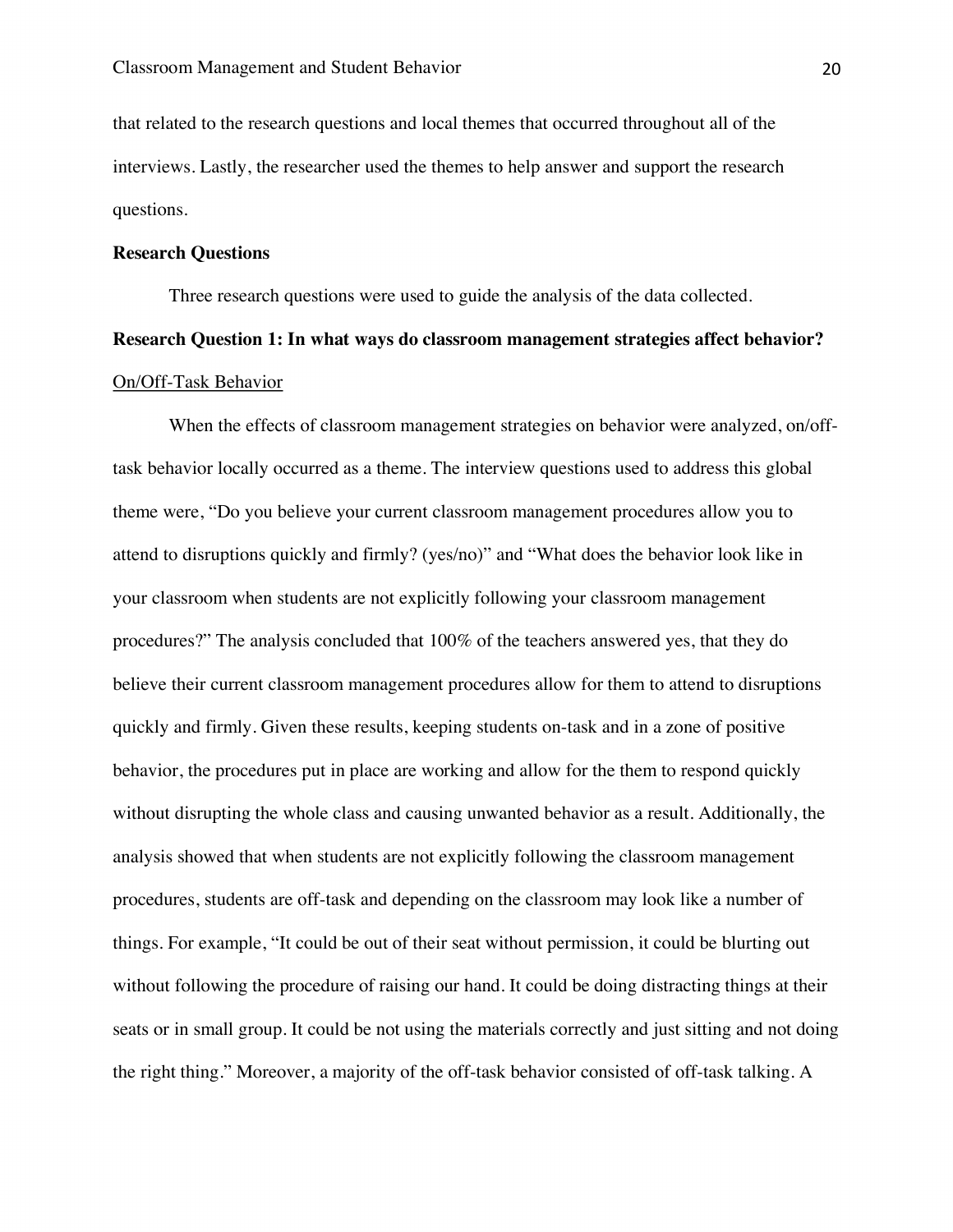first grade teacher shared that in her classroom it may look like, "talking when I'm talking and not following directions the first time." Similarly, another teacher shared that the excess talking and interrupting off-task behavior is described as the students having "volcano mouths" in which they irrupt or blurt out when the teacher is talking. This teacher specifically uses a "V" symbol with her hands as a management strategy to silently remind the students that they're being volcano mouths and their behavior is disrupting the class and other students' learning. She added, "I don't even look at them. I just show a move, and keep going."

# **Research Question 2: How effective are classroom management strategies when it comes to managing behavior?**

### Reinforcements and Rewards

Given the prevalent use of reinforcements and rewards, after analyzing interview responses, reinforcement and rewards presented as a reoccurring theme. In one of the first grade classrooms, in addition to positive comments, the students are motivated by the use of teddy bear counters and green behavior dots. The teacher stated, "If you are following the four school-wide expectations and you have a green day on your behavior calendar, and you have all five greens during the week, you are motivated by a trip to the treasure box. I also use Teddy bear counters when I see students doing the correct thing. When they are modeling the expectations and the classroom behaviors, then they are rewarded with a Teddy bear counter. And when they have collected 10, they can trade that for a treat, which is a gummy worm or a treasure, which is something out of the treasure box." On the contrary, another first grade teacher uses a different approach to reinforcements and rewards. In her classroom she focuses on praise and verbal encouragement more than tangible items to motivate student behavior. In response to the interview question asking what type of reinforcements and rewards are used to motivate and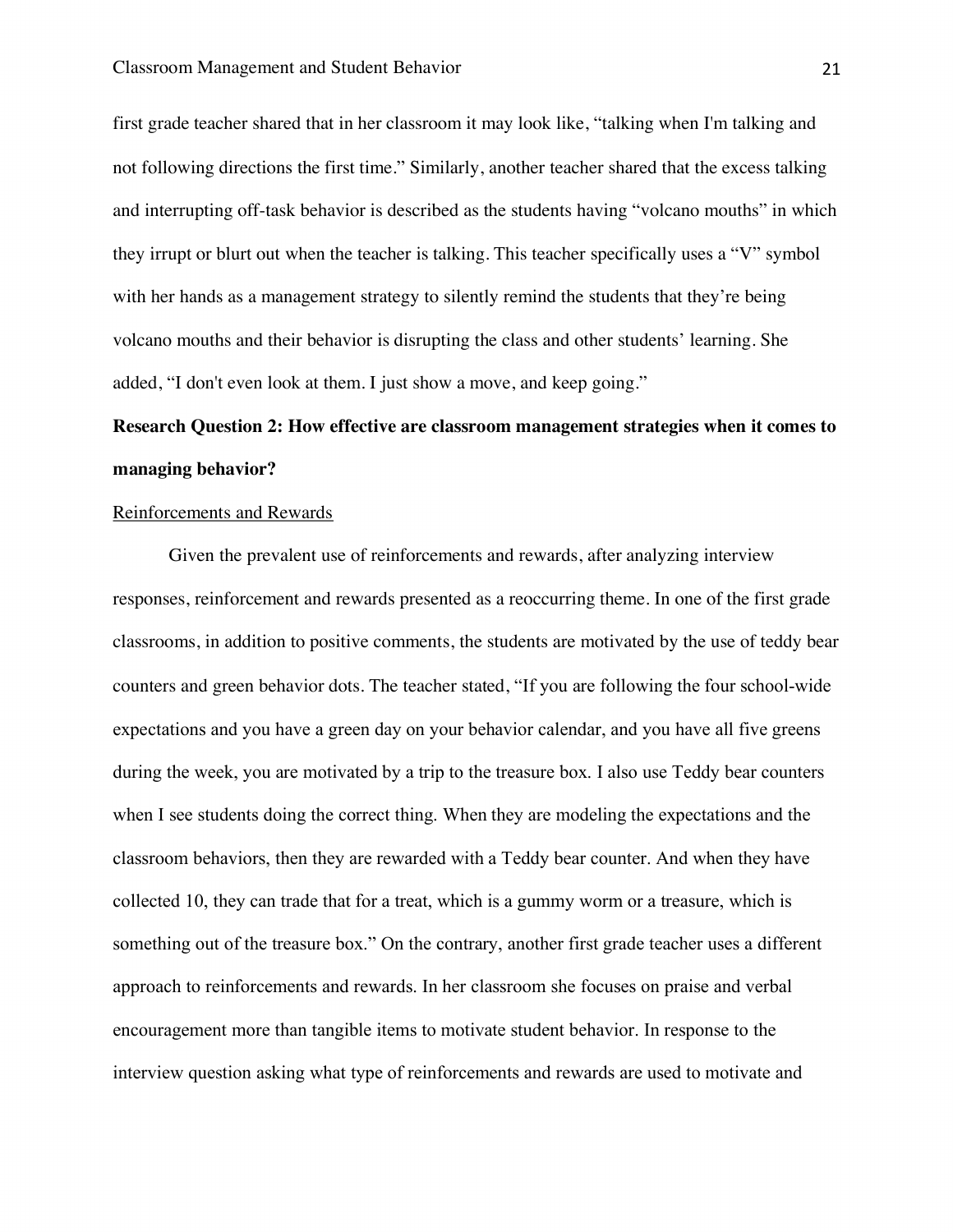deter away from behavior in her class, she answered with, "Just praise. They get encouragement, which is important. I have these little cones up at the front and if I see boys and girls following the rules and expectations, then I praise them with a cone that says "Star Student" or "Keep It Up" and they can keep it on their desk as a display of good behavior." Throughout the thematic content analysis, the researcher discovered that each teacher did in fact use reinforcement and rewards, however, in a way that fits their teaching style and classroom management procedure. **Research Question 3: What types of similarities are found across a variety of classroom management strategies?** 

### Rules and Expectations

A major theme that occurred throughout all five interviews was the emphasis on rules and expectations and the effects it has on producing positive student behavior. Regardless of the individualized approach to specific implementation, across the board, rules and expectations were taught at the beginning of the school year. A first grade teacher who has been teaching for twenty eight years stated, "We establish our rules together as a class, and then we practice and do role modeling to show what the rules looks like, what is expected, what it sounds like, what is looks like, what I should be doing, and what the teacher is doing. Then, we practice those each day." Another first grade teacher that takes a different approach to rules and expectations talked about the use of "Star Student Rules" and what that looks like for her students to maintain positive behavior. She shared, "I start out with my classroom rules that I have for each student for them to follow and I call them our star student rules and I have a poster that has all of our rules on them. And each rule has a hand motion that goes with it. So that's a part of our circle in the morning and we talk about what rules and expectations we need to follow throughout the day and that we need to not just say them, but we need to do them. So our actions need to follow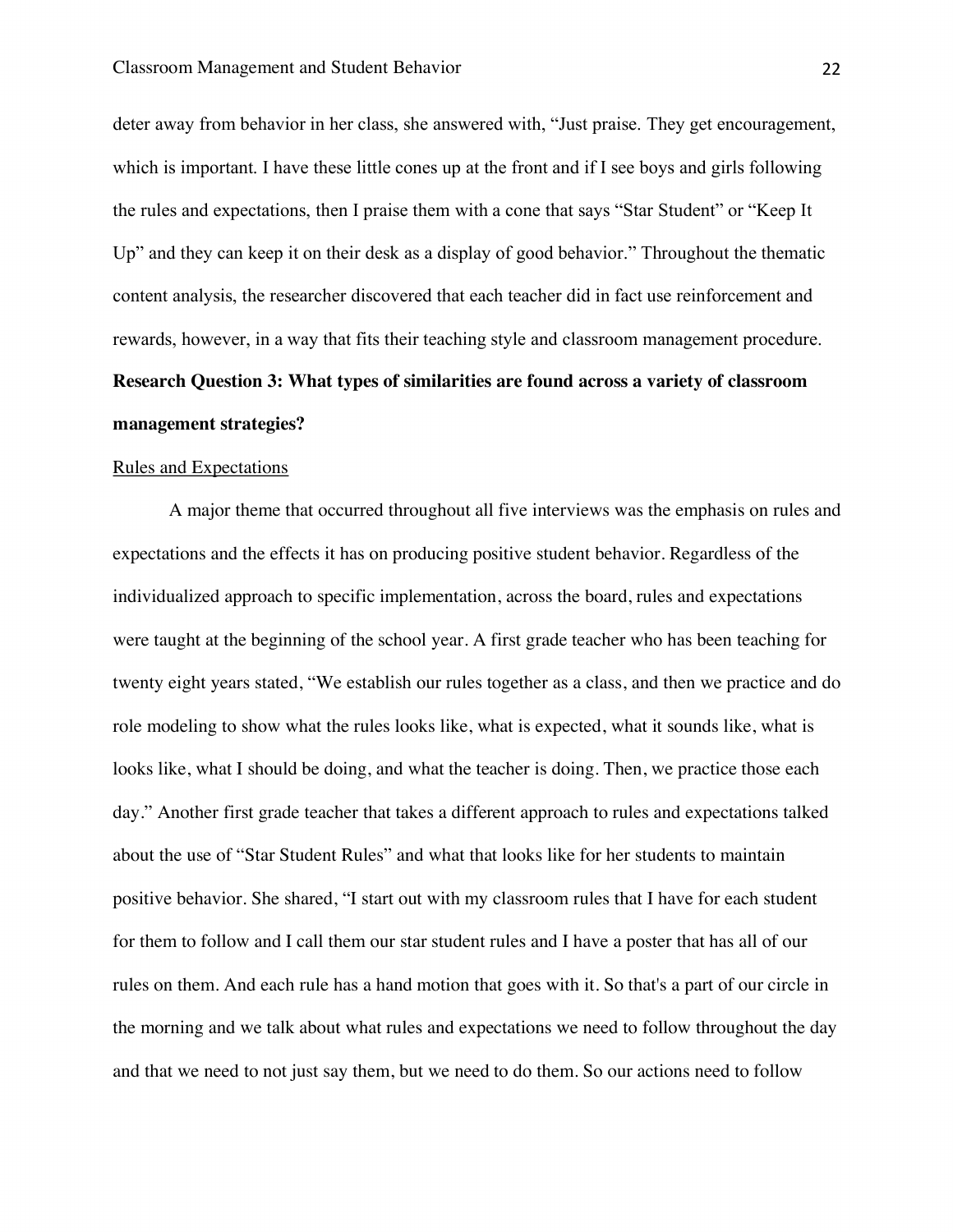these rules. So we say those every day." In one of the interviews with a Kindergarten teacher, it was interesting to hear her perspective of the time frame in which implementation takes places and the importance of teaching the rules and expectations universally at the beginning of the year. She mentioned, "I think assuming that every child needs to hear them, whether they've been in the program or pre-K or not, they might be different. Modeling good behaviors and expectations along with pointing students out who are demonstrating good things." In order to answer the research question of identifying similar classroom management strategies, it has been shown that in order to experience positive student behavior, rules and expectations should be clear, concise, and taught at the beginning of the school year.

### Four School-Wide Expectations

A similarity found across a variety of classroom management strategies were the use and implementation of the four school-wide expectations. In all five interviews, the teachers mentioned and discussed the four school-wide expectations and the role it plays in their classroom management procedures. Those expectations being, Respectful, Responsible, Trustworthy, and Safe. More specifically, a first grade teacher shared, "At the beginning of the year, we have here at Lincoln, our four rules and then we do those lessons at the beginning of the year with the counselor that comes and teaches the four expectations in detail. We talk about what does being respectful mean? What does being responsible mean? And examples of how we can show respect in different parts of the school and so on, so forth." Given the weight of the four expectations, it seems as though the school-wide rules are a way to unify student behavior and be able to hold each student to the same standard, no matter which grade they are currently in or will be in the future.

### **Summary**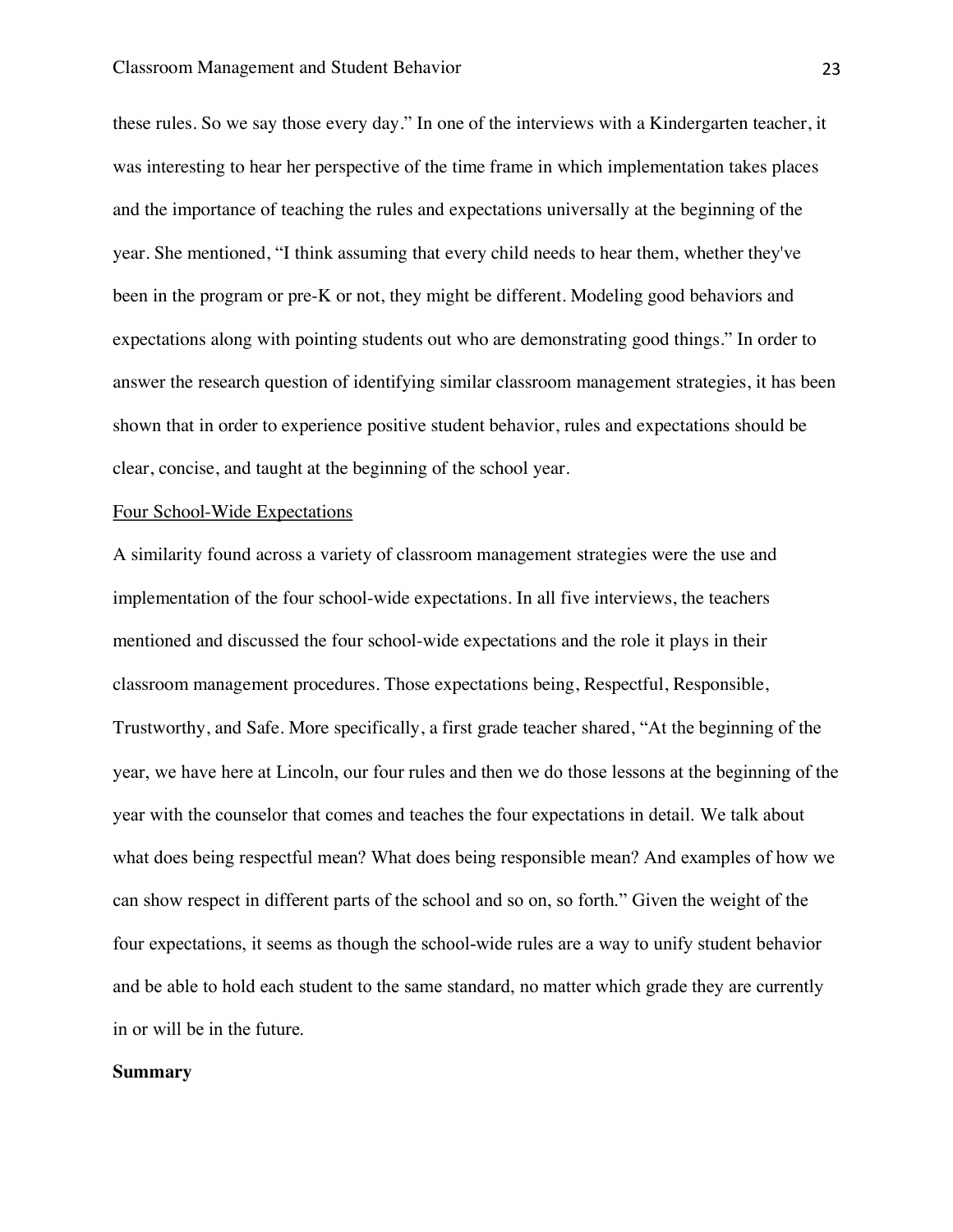Chapter 4 provided an analysis of data from teacher interviews intended to address the three research questions. Chapter 5 will provide a summary of the findings, interpretation of findings, limitation of the study, and recommendations for future studies regarding classroom management and students behavior.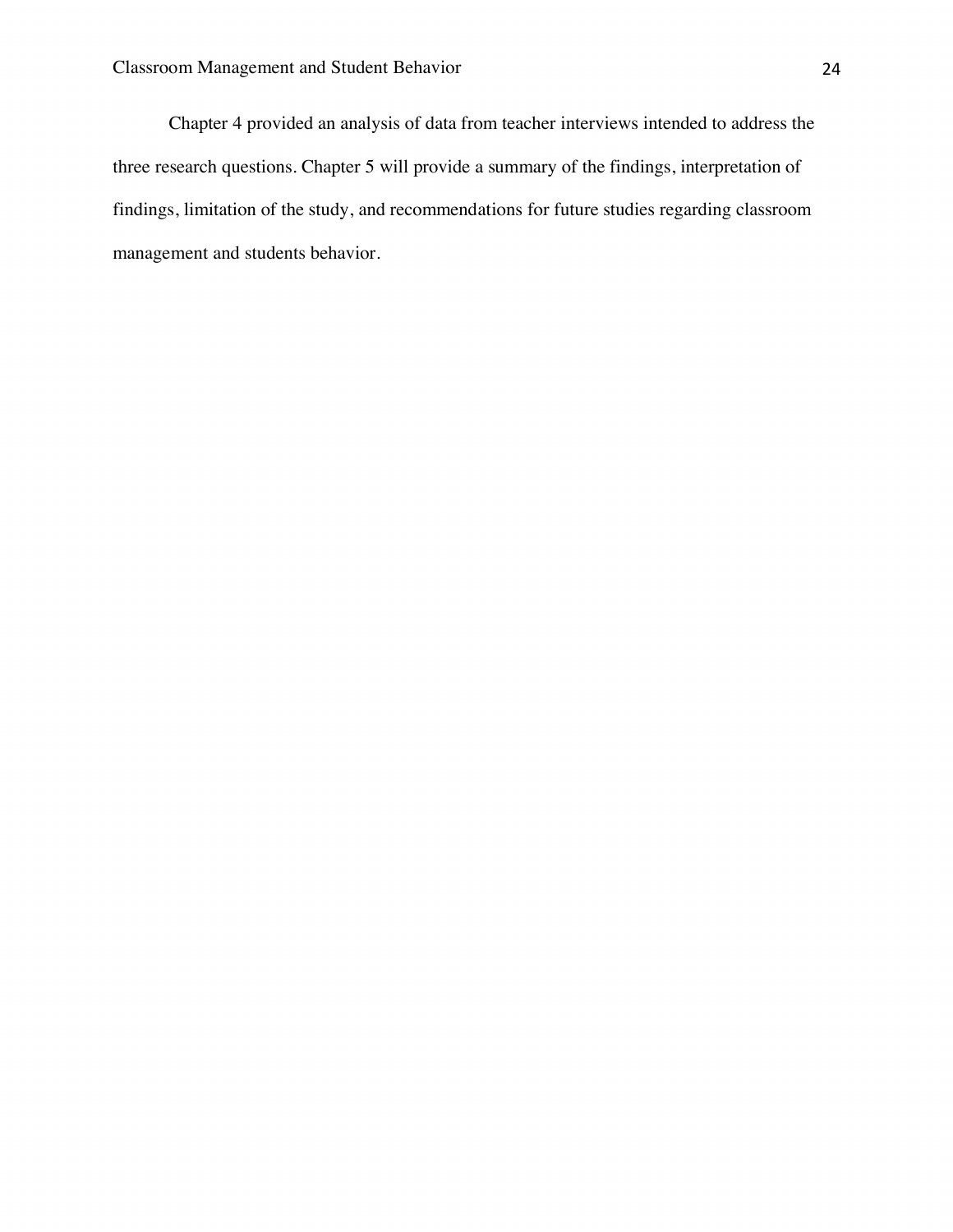### **Chapter 5**

### **Discussion**

### **Summary of the Findings**

In response to research question 1 regarding the ways in which classroom management strategies affect behavior, the results of the study showed that classroom management strategies help to keep students on-task throughout the day, avoid unwanted behavior, and explicitly be able to teach and hold students to a particular standard of behavior to where they aren't left guessing what is expected of them.

Research question 2 regarding how effective classroom management strategies are when it comes to managing behavior showed that 100% of the teachers do currently have classroom management strategies in place and are willing to adapt new methods or models if they felt it would positively benefit their students' learning and behavior. Additionally, all five teachers did agree that they felt their current classroom management strategies in place allowed for them to attend to disruptions quickly and firmly.

Lastly, question 3 regarding types of similarities found across a variety of classroom management strategies, research showed that the way in which the teachers established clear rules for learning and behavior were uniformly implemented at the beginning of the school year for all students to learn and adopt . In addition, the most common themes found among a variety of teachers were rules and expectations and the four school-wide expectations.

### **Interpretation of the Findings**

A major theme discovered in the literature was the Structure and Models for Classroom Management. More specifically, the business model that was highlighted in *The Business Meeting as a Model for Classroom Management*. This particular model, much like a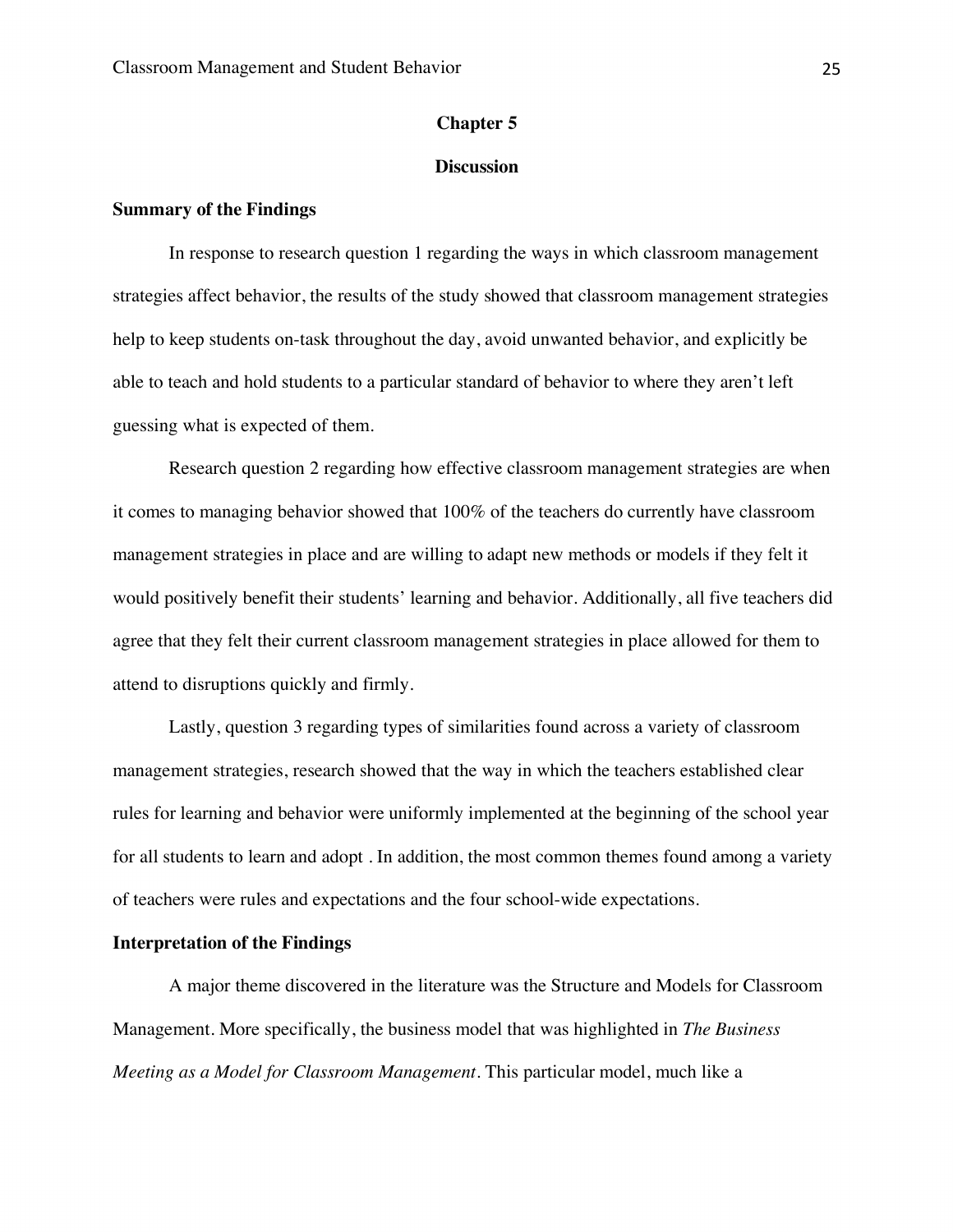collaborative business meeting, explains that student involvement is essential to establish a sense of ownership and purpose in the classroom. Modified for the individual students, teachers can create a list of three to five clearly stated and obtainable expectations to follow (McKenna, 2014). Throughout the interviews conducted, a reoccurring structural procedure mentioned was the use of the four school-wide expectations and how they are used as a foundation for purpose, ownership, and expectations; Respectful, Responsible, Trustworthy, and Safe.

Another theme that was mentioned in the literature was a Social Emotional Learning Approach. A social and emotionally aware approach to teaching comes with the notion of praise. "Praise is considered a form of reinforcement, intended to increase the probability or frequency of the behavior it follows (Brophy, 1981; Cameron & Pierce, 1994; Maag, 2001). All around, only one of the teachers from the interviews talked about praise and how she was a "forgiving" teacher and by using her social and emotional awareness to establish high quality relationships and efforts contributed towards positive behaviors. Though I felt that the other teachers did use a form of unintentional praise by using positive behaviors as a way to deter away from the negative behavior, they did not explicitly say that praise was an underlying component to their classroom management structure and strategy.

Lastly, the most common theme found in the literature was the use of Research Based Practices and Strategies to Classroom Management. Shockingly enough, none of the teachers that were interviewed named or mentioned a specific research based practice that they used or have tried in the past. Besides the notion of research based practices being, for example, that teachers must establish clear expectations and consequences along with establishing clear learning goals, possibly use of a well-designed rubric, etc (Emmer & Evertson), it was however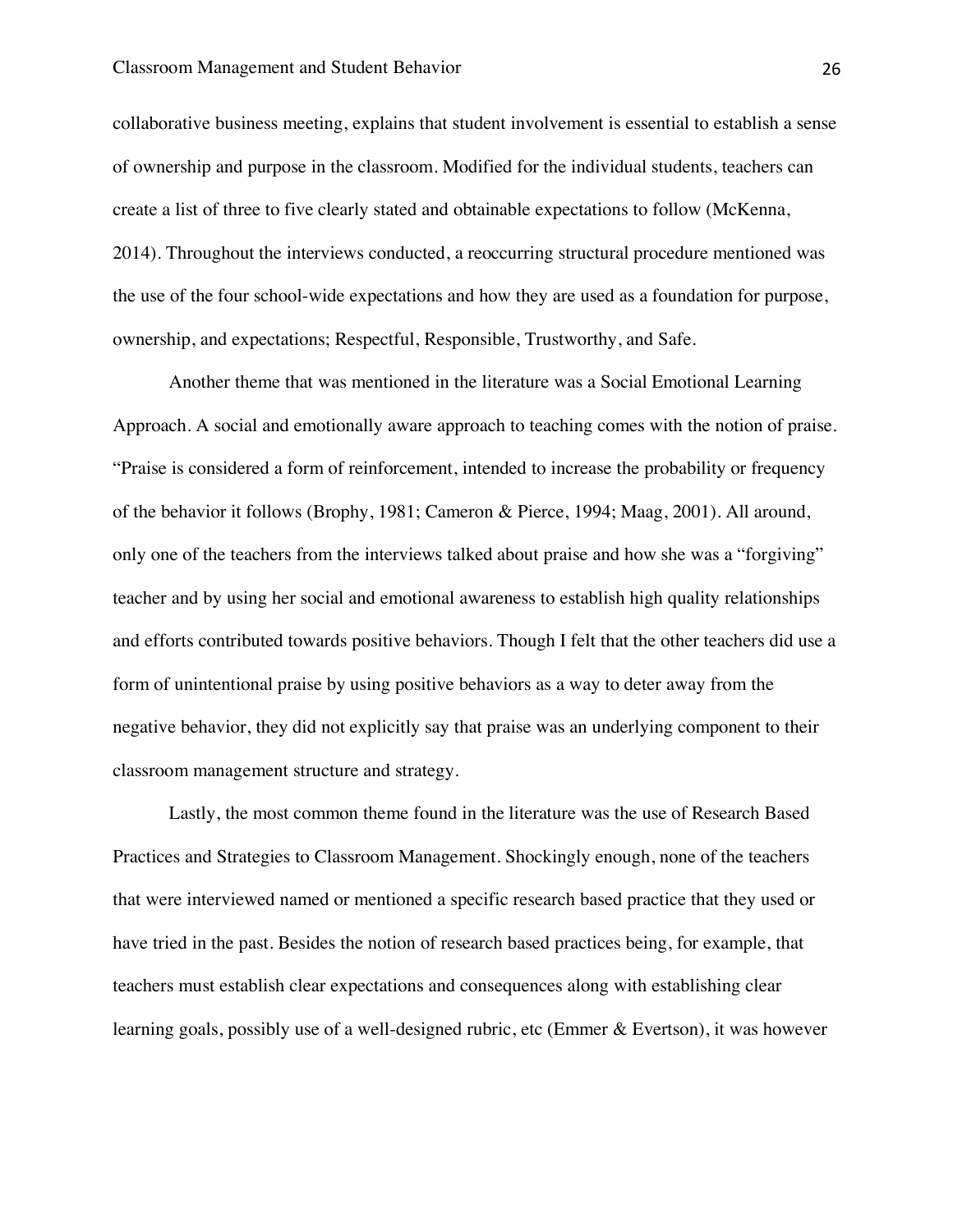obvious that these teachers are following research based practices, but did not explicitly mention that it was supported by research or widely used throughout education.

### **Limitation of the Study**

 Throughout the study, it is important to note that there were a few limitations that occurred. This study intended to show that classroom management is one of the most critical components of teaching young children. More specifically, the purpose of this study was to bring awareness to the use of highly effective classroom management strategies amongst Early Childhood Education classrooms. Given the way in which the research was conducted and collected, one of the limitations that reigned true throughout the study was the fact that it was only conducted on Early Childhood Education classrooms in grades Pre-K-3rd. That does not account for  $4<sup>th</sup>$  and  $5<sup>th</sup>$  grade that is included in the primary school systems and would have provided data on students that are older and have been in school longer. Another limitation that occurred was that data was only conducted and collected at one school in Northeast Tennessee. As a reflection of the data, one of the local themes involved school-wide expectations that were exclusively implemented at this one school. Lastly, it was assumed that the sample population would be from a variety of grade levels within early childhood grades. However, the researcher was only able to collect data on teachers in Kindergarten and 1<sup>st</sup> grade due to lack of willingness to participate in the study.

### **Recommendations**

 Recommendations for further research include a larger sample size ranging from Pre-K all the way up to  $5<sup>th</sup>$  grade in order to increase the number of participants and provide a more diverse range of grade levels. Another recommendation would be to expand the research topic to patterns of behavior under classroom management strategies and observe and collect data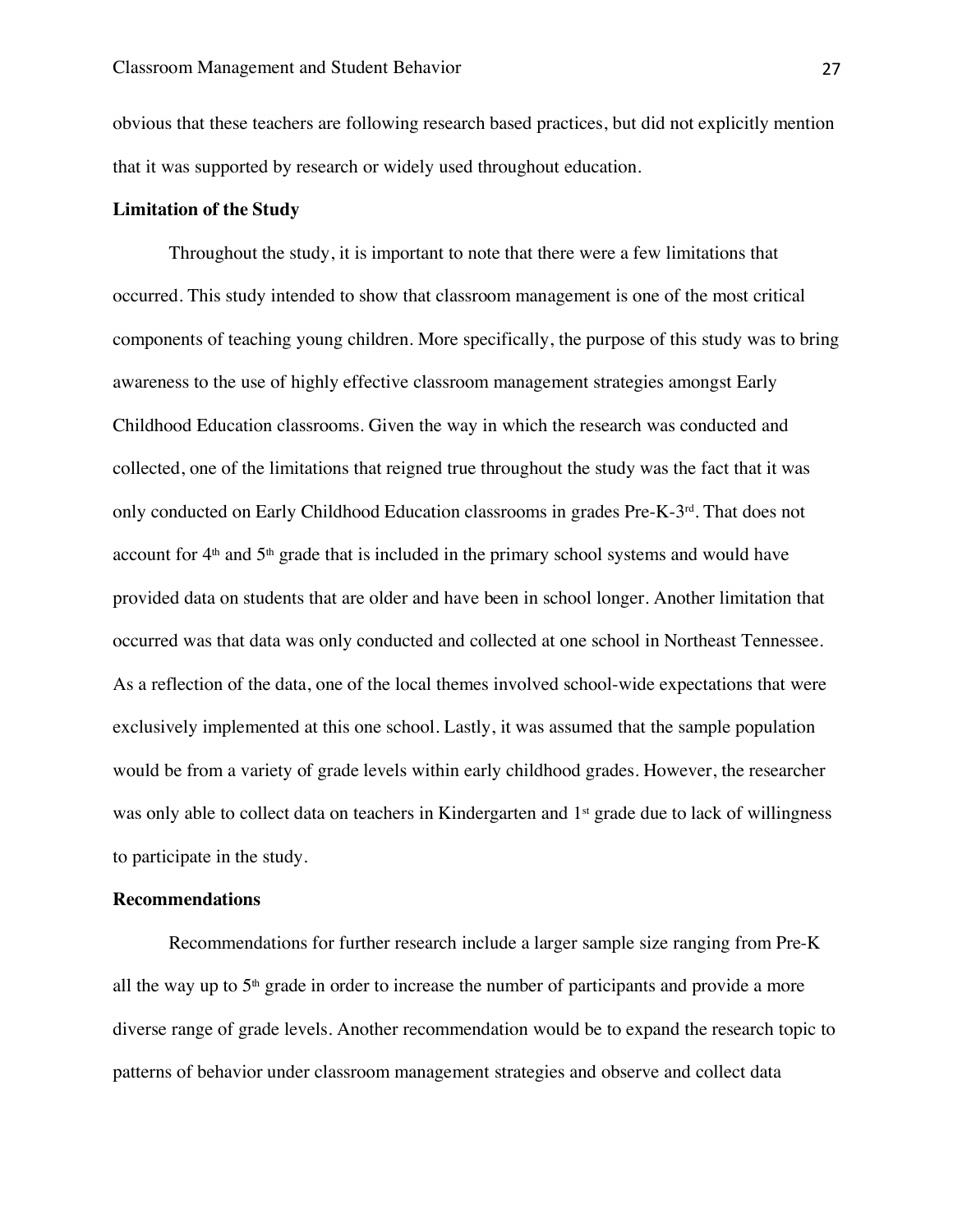patterns of certain behaviors within a variety of classrooms. Lastly, it is recommended that the study could exclusively focus of research based strategies that way the study is supported by adequate literature and provides for a content rich research topic.

### **Conclusion**

The purpose of this study was to bring awareness to the use of highly effective classroom management strategies amongst Early Childhood Education classrooms and the effects it has on student behavior. This study was significant and provides potential contribution to Early Childhood Education teachers because classroom management is the forefront of creating a positive, content rich learning environment. Producing positive student behavior comes from implementing routines, expectations, roles within the classroom, and proactive ways to deal with deficiency. By using highly effective and evidence-based management practices in the classroom, the teacher is providing an optimal academic experience for all students involved. The research contributions in this study is significant because when these methods are put in place at an early age, the students will take these structural practices and continue to use them as they advance in their academic career. In addition, these strategies can support their behavior development and create an environment that is conducive to learning. By being aware and exposed to evidence-based classroom management practices, it can help both novice and experienced teachers run a well behaved classroom and be able to manage behavior more effectively.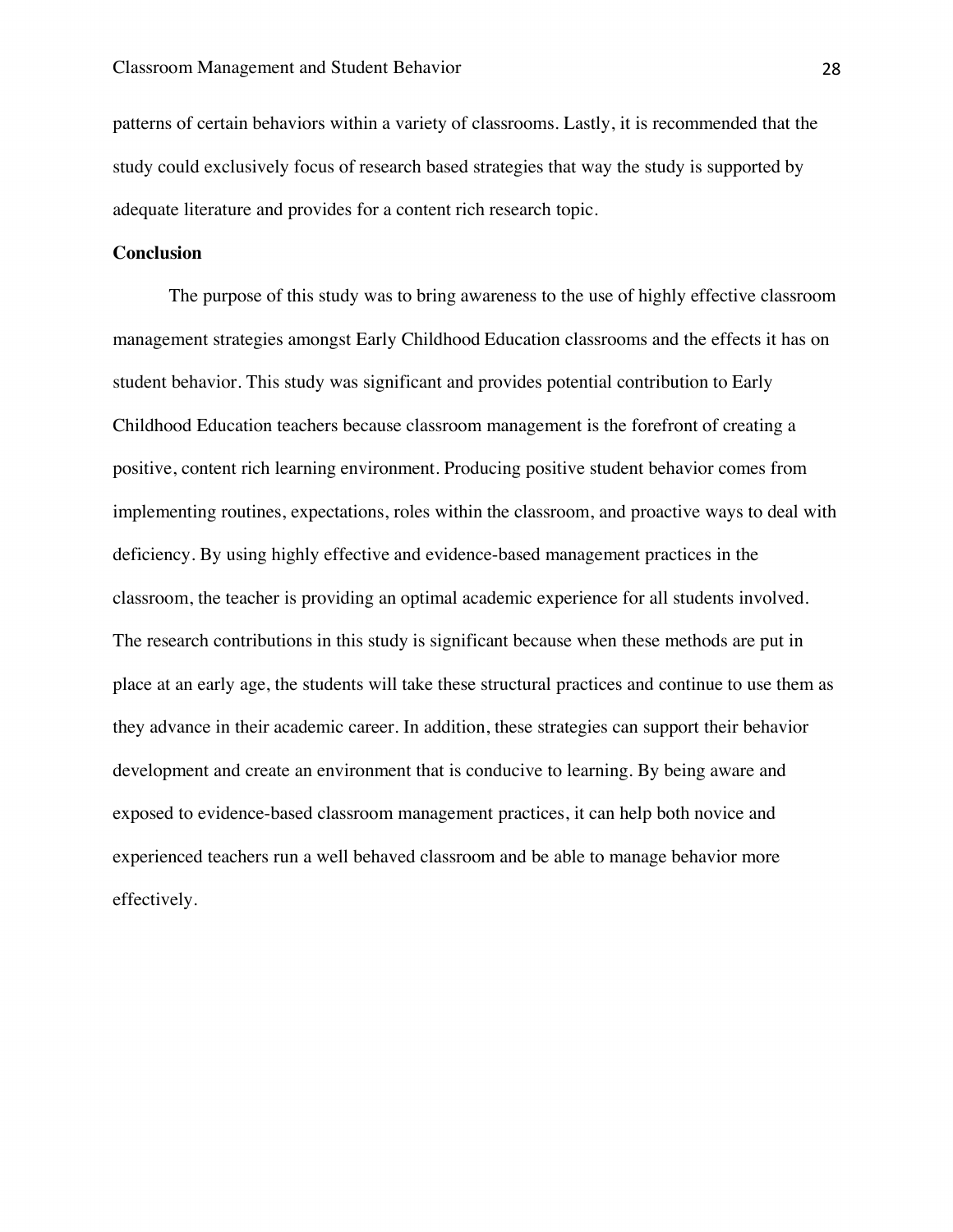### **References**

- Anderson, L. (2018). Building Empathy, Strengthening Relationships: The Benefits of Multiage Classrooms for Young Children and Their Caregivers. YC Young Children, 73(3), 34-42. doi:10.2307/26788978
- Cadima, J., Peixoto, C., & Leal, T. (2014). Observed classroom quality in first grade: Associations with teacher, classroom, and school characteristics. European Journal of Psychology of Education, 29(1), 139-158. Retrieved October 2, 2020, from http://www.jstor.org/stable/43551130

CLEMENT, M. (2013). POP QUIZ: CLASSROOM MANAGEMENT STRATEGIES.

Educational Horizons, 92(1), 24-25. Retrieved October 10, 2020, from http://www.jstor.org/stable/42927204

Cooper, J., & Scott, T. (2016). Research-Based Practices for Managing Students During Instruction: Considering Probabilities for Student Success. Beyond Behavior, 25(3), 10- 16. Retrieved September 25, 2020, from http://www.jstor.org/stable/26381816

DiTullio, G. (2014). Classroom culture promotes academic resiliency. *The Phi Delta Kappan, 96*(2), 37-40. 2020, from http://www.jstor.org/stable/26341237

- DosRemedios, T. (2016). Building a More Inclusive Sandbox: Inviting New Collaborators to Support Children, Families, and Early Learning. YC Young Children, 71(5), 44-49. Retrieved October 10, 2020, from http://www.jstor.org/stable/ycyoungchildren.71.5.44
- Gropper, G. (2014). The Business Meeting as a Model for the Classroom. Educational Technology, 54(2), 10-19. Retrieved October 2, 2020, from http://www.jstor.org/stable/44430248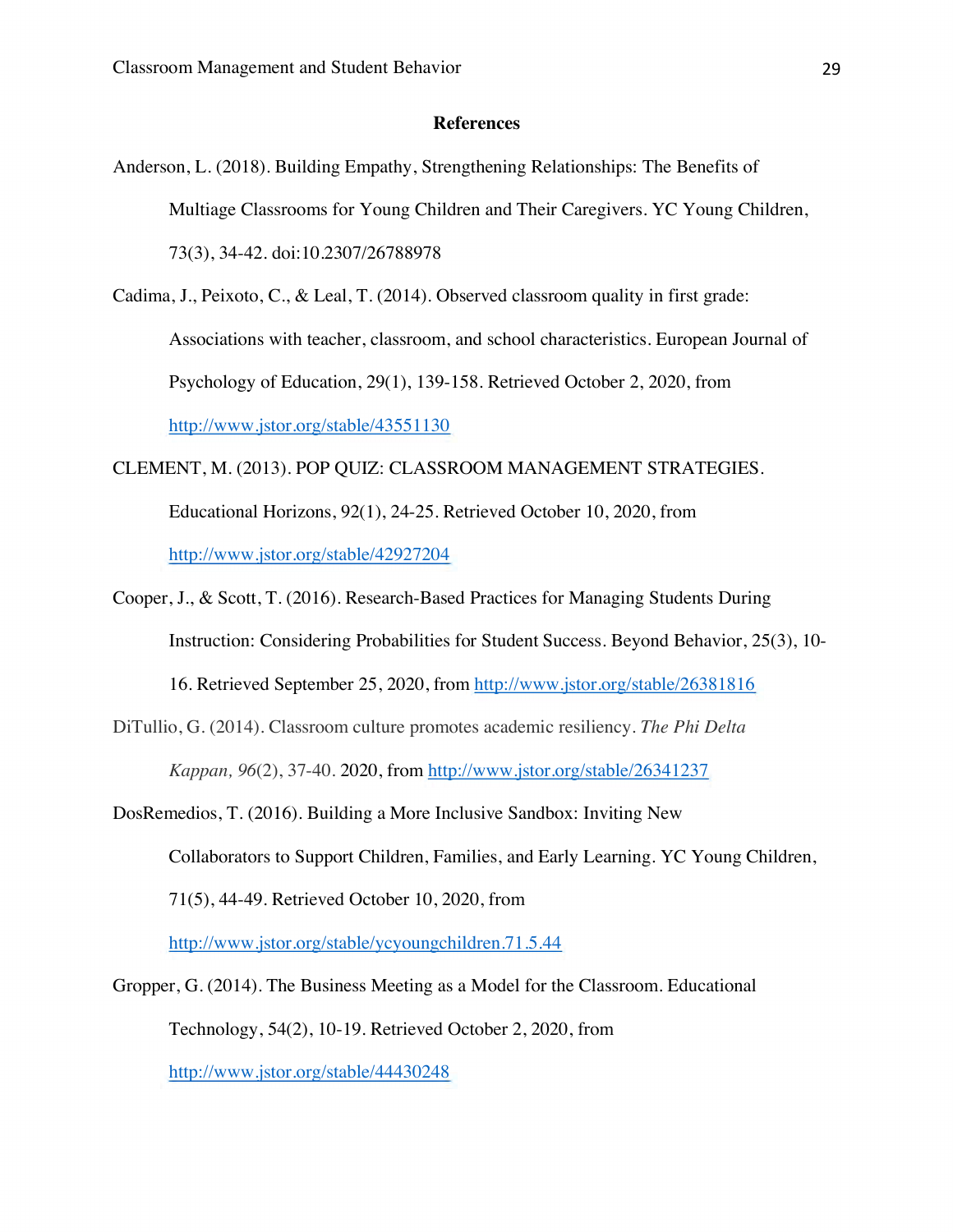- Howell, A., Caldarella, P., Korth, B., & Young, K. (2014). Exploring the Social Validity of Teacher Praise Notes in Elementary School. The Journal of Classroom Interaction, 49(2), 22-32. Retrieved September 25, 2020, from http://www.jstor.org/stable/44735701
- Jones, K., Jones, J., & Vermette, P. (2013). Exploring the Complexity of Classroom Management: 8 Components of Managing a Highly Productive, Safe, and Respectful Urban Environment. American Secondary Education, 41(3), 21-33. Retrieved September 21, 2020, from http://www.jstor.org/stable/43694165.
- Jones, S., Bailey, R., & Jacob, R. (2014). Social-emotional learning is essential to classroom management. The Phi Delta Kappan, 96(2), 19-24. Retrieved September 21, 2020, from http://www.jstor.org/stable/24376155.
- Korpershoek, H., Harms, T., De Boer, H., Van Kuijk, M., & Doolaard, S. (2016). A Meta-Analysis of the Effects of Classroom Management Strategies and Classroom Management Programs on Students' Academic, Behavioral, Emotional, and Motivational Outcomes. *Review of Educational Research, 86*(3), 643-680. Retrieved September 10, 2020, from http://www.jstor.org/stable/24752878
- Martens, K., & Andreen, K. (2013). School Counselors' Involvement with a School-wide Positive Behavior Support System: Addressing Student Behavior Issues in a Proactive and Positive Manner. Professional School Counseling, 16(5), 313-322. Retrieved September 25, 2020, from http://www.jstor.org/stable/profschocoun.16.5.313

Martin, N., Schafer, N., McClowry, S., Emmer, E., Brekelmans, M., Mainhard, T., & Wubbels, T. (2016). Expanding the Definition of Classroom Management: Recurring Themes and New Conceptualizations. *The Journal of Classroom Interaction, 51*(1), Retrieved September 10, 2020, from http://www.jstor.org/stable/26174348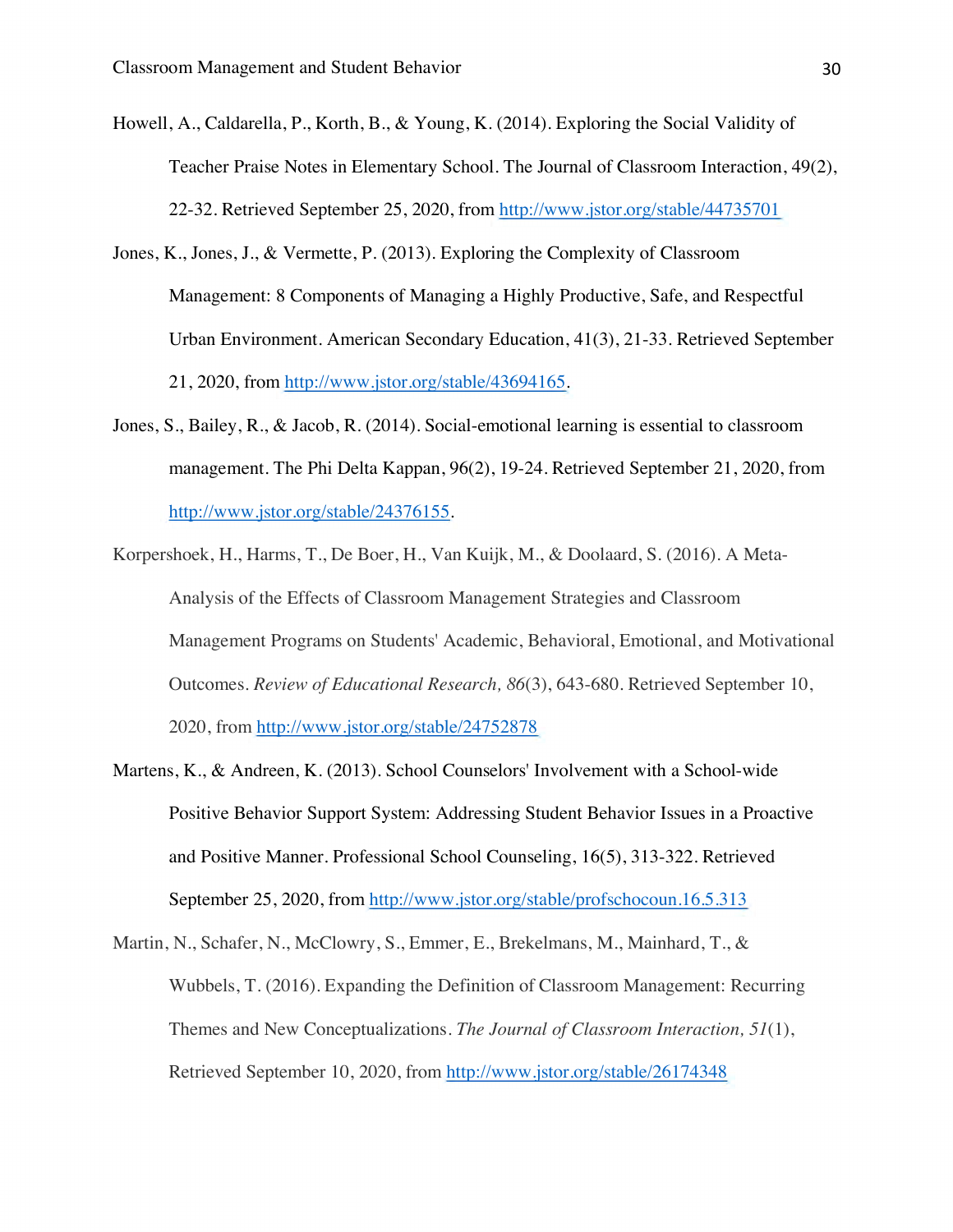- McGlyn, K., & Kelly, J. (2018). Engineering a classroom that works for all: Classroom management tips for students with learning differences. Science Scope, 42(1), 16-20. Retrieved September 21, 2020, from http://www.jstor.org/stable/44843509.
- McKenna, J., & Flower, A. (2014). Get Them Back on Track: Use of the Good Behavior Game to Improve Student Behavior. Beyond Behavior, 23(2), 20-26. Retrieved September 25, 2020, from http://www.jstor.org/stable/26341237
- Noe, L. (2017). Returning Home from International Experiences: My New Understanding of Developmentally Appropriate Practices. YC Young Children, 72(4), 43-48. Retrieved October 10, 2020, from https://www.jstor.org/stable/90013704.
- POWELL, P. (2013). THE DANCE OF ELEMENTARY SCHOOL CLASSROOM MANAGEMENT. Educational Horizons, 92(2), 8-13. Retrieved September 21, 2020, from http://www.jstor.org/stable/42927214.
- Stevens, K., & Lingo, A. (2013). Assessing Classroom Management: The Umbrella Approach. *Beyond Behavior, 22*(2), 19-26. Retrieved September 10, 2020, from http://www.jstor.org/stable/24011866
- Wolff, C., Jarodzka, H., Van den Bogert, N., & Boshuizen, H. (2016). Teacher vision: Expert and novice teachers' perception of problematic classroom management scenes. Instructional Science, 44(3), 243-265. Retrieved October 2, 2020, from http://www.jstor.org/stable/26302960.
- Zinsser, K., Denham, S., & Curby, T. (2018). Becoming a Social and Emotional Teacher The Heart of Good Guidance. YC Young Children, 73(4), 77-83. doi:10.2307/26783666, www.jstor.org/stable/26783666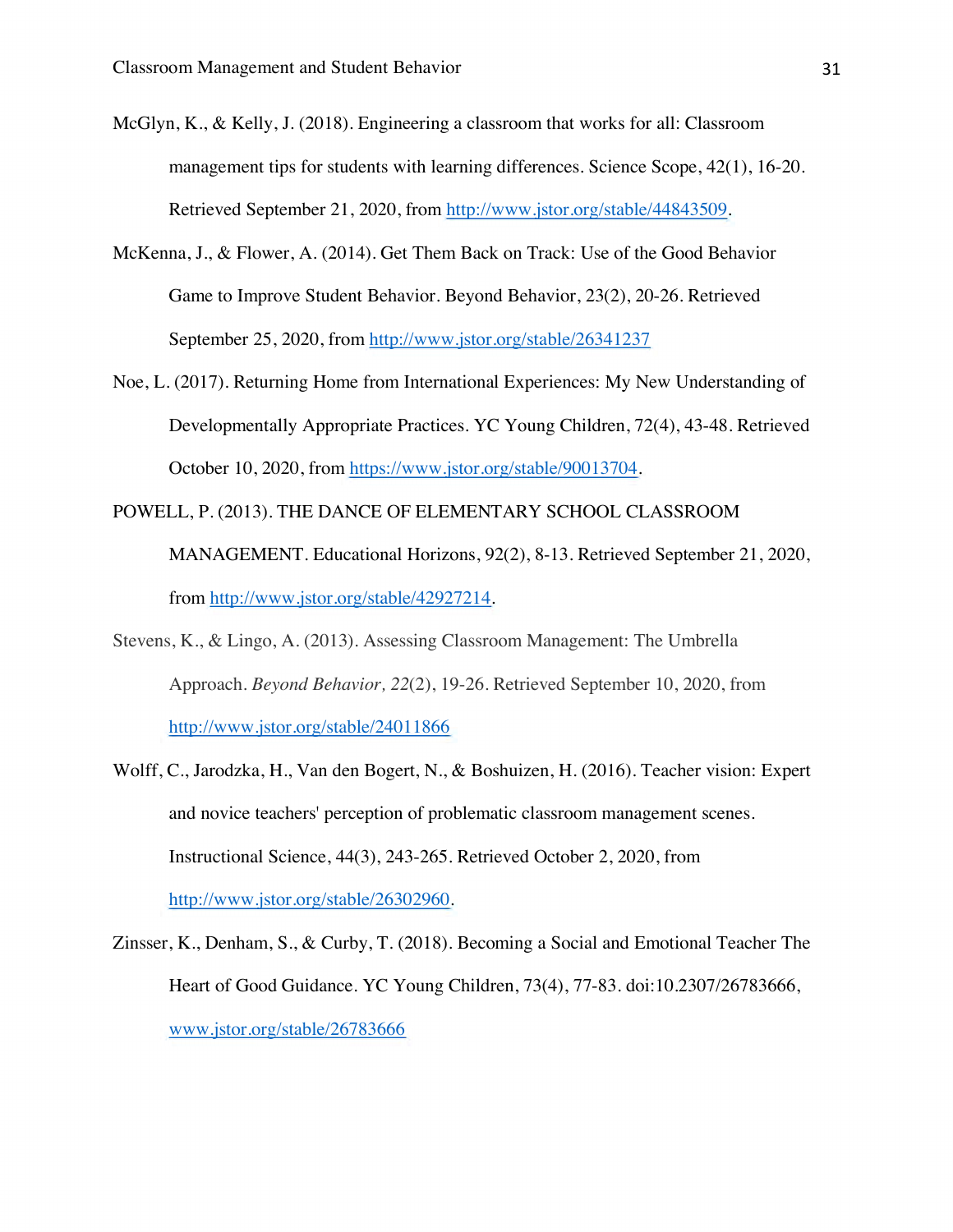### **Appendix A**

### **School District**

#### **Research Proposal Guidelines**

The following guidelines are provided in effort to permit the execution of important school related research while protecting the welfare of those in the schools. A complete copy of the research proposal which briefly, but completely, addresses the areas listed below should be submitted to the Director of Perlormance Excellence. IRB approval is needed before research can begin. If an IRB approval is not needed by the institution, then all proposals should be signed by the researcher's sponsor or advisor.

I. Nature of the Researeh

- A. Purpose or objective
- a . Hypothesis (if appropriate)
- C. Contribution to the field of education or to the system in particular
- II. Researeh Method
	- A. sample of Subjects
		- 1. Who will participate? (include age and grade level of student subjects)
		- 2. Size of sample/number of subjects (include number of schools needed, if possible)
		- 3. Materials to be used
		- 4. Provisions for confidentiality of anonymity
		- 5. Cooperation of principals and teachers needed by the researcher
	- **B.** Measures
		- 1. Attach a copy of all instruments, scales, surveys, cover letter, permission requests, etc. to be used.
		- 2. Rights of participants or subjects (e.g., safety, confidentiality) must be respected. In all research projects involving students, prior parental permission must be obtained.
	- C. Research Design
		- 1. Independent and dependent variables
		- 2. Control group activities

data

- 3. Short-term (daily, weekly) and/or long term (monthly/yearly) time schedule for collection of
- D. Procedure
	- 1. Experimental treatment and data collection procedures, including time required for participation and space needed
	- 2. Safety and well-being of participants
	- 3. Nature of deception of subjects and proposed debrieling
	- 4. Describe proposed statistical analysis

#### Ill. ResultS

A. Proposed use and dissemination including the extent of sharing with or disclosure to the school system 8. Contribution to the field of education in general and to the school system or the schools involved in particular

- C. Contributions to good community relations-
- IV. Interference with on-going education program
- V. Adequacy of research design

The proposal shall be approved by the Department of Performance Excellence. The Approval Form for Research Proposal shall be used to accommodate this approval procedure. Final approval for the proposal must be obtained from the Superintendent of Schools or the designee.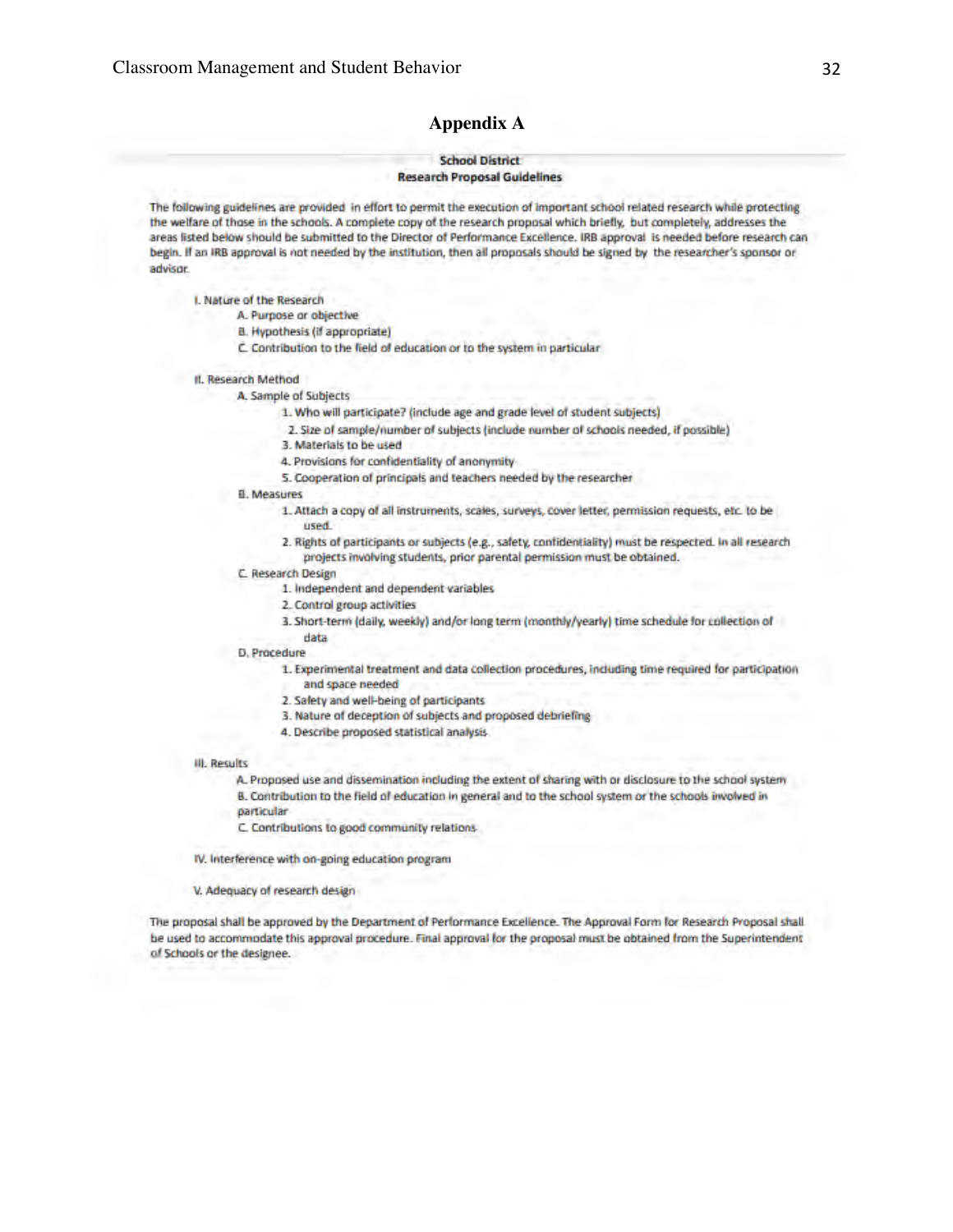### School District Approval Form for Research Proposals

| Please complete the top section of this form and submit it with the information requested on the Schools Research<br>Proposal Guidelines form to the Director of Performance Excellence. |      |
|------------------------------------------------------------------------------------------------------------------------------------------------------------------------------------------|------|
| Agency/Institution:<br>Researcher's Name:                                                                                                                                                |      |
| Researcher's Email: Title of Phone Number: Title of                                                                                                                                      |      |
| Research Proposal:                                                                                                                                                                       | Type |
| of Research Proposal (Check): Dissertation Thesis Independent                                                                                                                            |      |
| Step 1:                                                                                                                                                                                  |      |
| Read the Research Proposal Guidelines and submit the appropriate paperwork to the Department of<br>Performance Excellence.                                                               |      |
| Submit questionnaires, surveys, and/or interview questions in advance for review. Submit a copy                                                                                          |      |
| of the IRB approval. This must be completed before final approval will be granted.                                                                                                       |      |
| Step 2:                                                                                                                                                                                  |      |
| The research proposal and any supporting documentation will be reviewed by the Department of<br>Performance Excellence.                                                                  |      |
| The researcher will be notified via the phone or email of the approval status.                                                                                                           |      |
| <b>Approval Status:</b>                                                                                                                                                                  |      |
| The research proposal is denied. You may contact the Director of Performance Excellence for further<br>clarification.                                                                    |      |
| The research proposal has been approved. You may proceed with the research in accordance with the Schools<br>Request for Research Proposal Guidelines.                                   |      |
| The research proposal is approved pending the receipt of the IRB.                                                                                                                        |      |
| The research proposal is pending upon the resolution of the following condition(s) :                                                                                                     |      |

Superintendent of Schools or Designee Date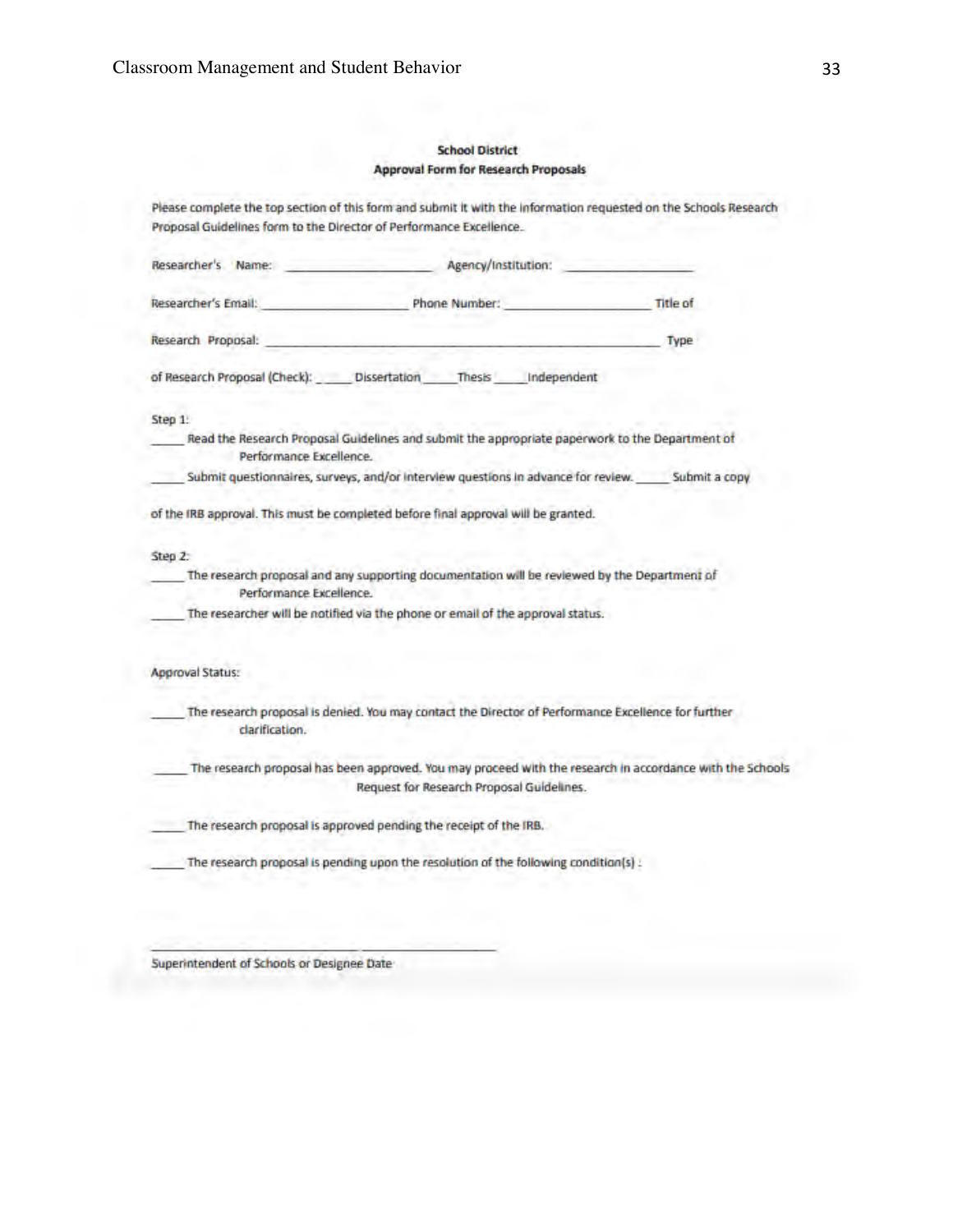# **Appendix B**

# **Letter of Participation**

Dear Teachers,

You are invited to take part in a research study that is investigating Classroom Management and its Effects on Student Behavior. The researcher is inviting Early Childhood Education teachers from grade levels Pre-Kindergarten-3rd to take part in this study. This study is being conducted by Julia Combest, who is currently a Graduate student at Milligan University and in Internship II placement.

The initial form provided is the first step in data collection for this study. It is part of a process called "informed consent" that allows you to understand this study before deciding whether to participate.

\*\*This study is **completely** voluntary and refusal to participate will involve no penalty to you or your professional status. As we are approaching the last nine weeks of school, I understand that your time is delicate and respectfully, it is my goal to collect data in a timely manner that will not interfere or contribute to the already stressful and chaotic year we have had.

Please see the link below for more information and consent form:

### Consent Form

Thank you in advance for your time and consideration.

Julia Combest jnjones@my.milligan.edu M.Ed Student, Milligan University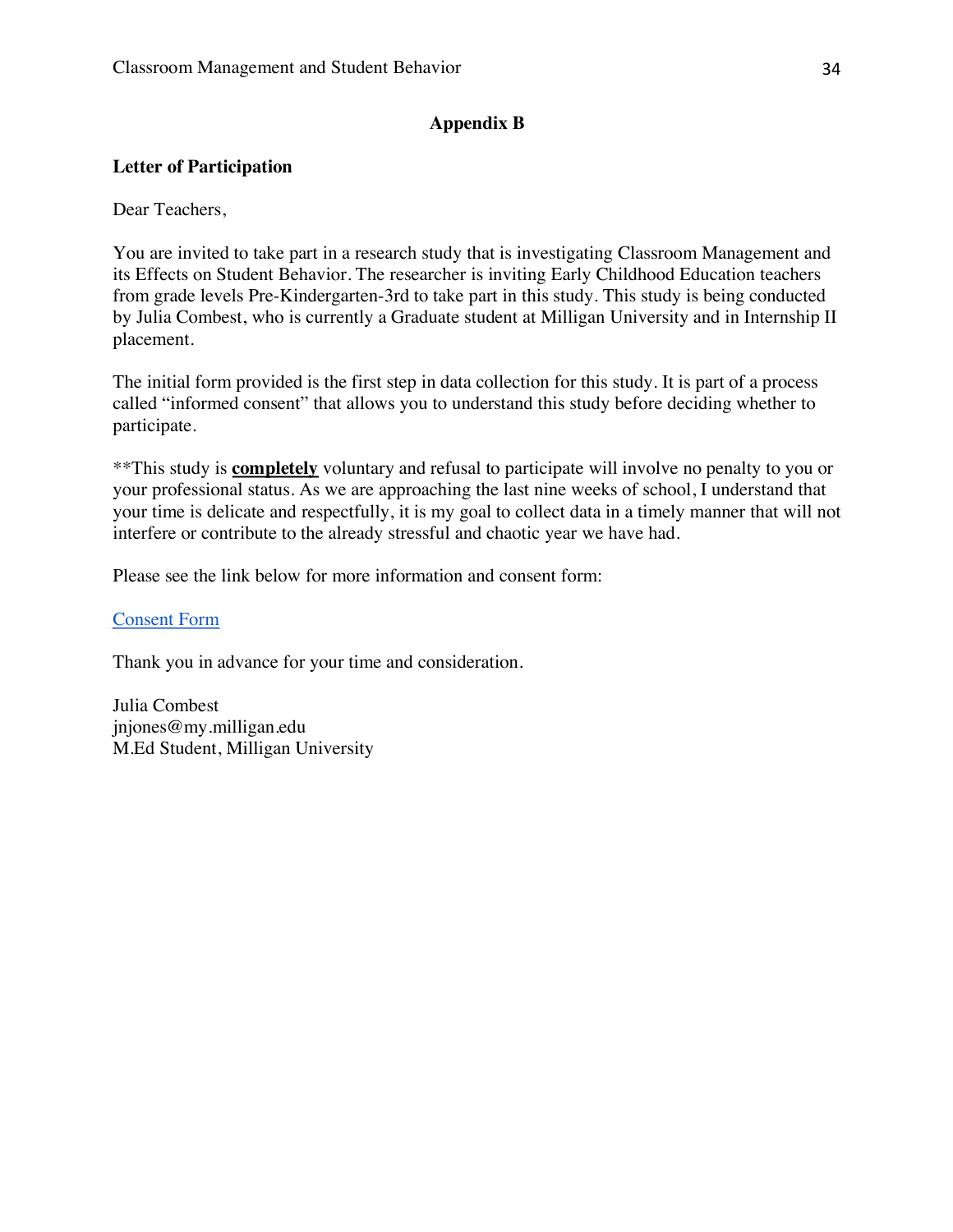# **Consent Form**

You are invited to take part in a research study that is investigating Classroom Management and its Effects on Student Behavior. The researcher is inviting Early Childhood Education teachers from grade levels Pre-Kindergarten-3rd to take part in this study. This form is part of a process called "informed consent" that allows you to understand this study before deciding whether to participate.

This study is being conducted by Julia Jones, who is currently a Graduate student at Milligan University and in Internship II.

Background Information:

The purpose of this study is to bring awareness to the use of highly effective classroom management strategies amongst Early Childhood Education classrooms. This study will determine the importance of implementing evidence-based practices to help decrease problem behaviors and positively contribute to student success.

Procedures:

If you agree to be in this study, you will be asked to:

- Participate in a one-on-one interview (in person or via Zoom)
- Agree to be recorded (voices only)

Sample interview questions are as follows:

1. What grade do you teach?/How many years have you been teaching?

2. Do you currently have one or more classroom management procedure(s) in place that you implement in your everyday routine? (yes/no)

3. Do you believe your current classroom management procedures allow you to attend to disruptions quickly and firmly? (yes/no)

4. Are you willing to adopt new classroom management procedures in your classroom? (yes/no)

5. How do you establish clear rules for learning and behavior?

6. What does the behavior look like in your classroom when students are not explicitly following your classroom management procedures?

7. What type of reinforcements and rewards are used to motivate and deter away from behavior in your classroom?

8. How do your classroom management procedures in place deal with students who have caused disruptions rather than the entire class?

Voluntary Nature of the Study:

This study is completely voluntary. Refusal to participate in this study will involve no penalty to you or your professional status. If at any time you may wish to withdraw from this study, there is no penalty or harm whatsoever.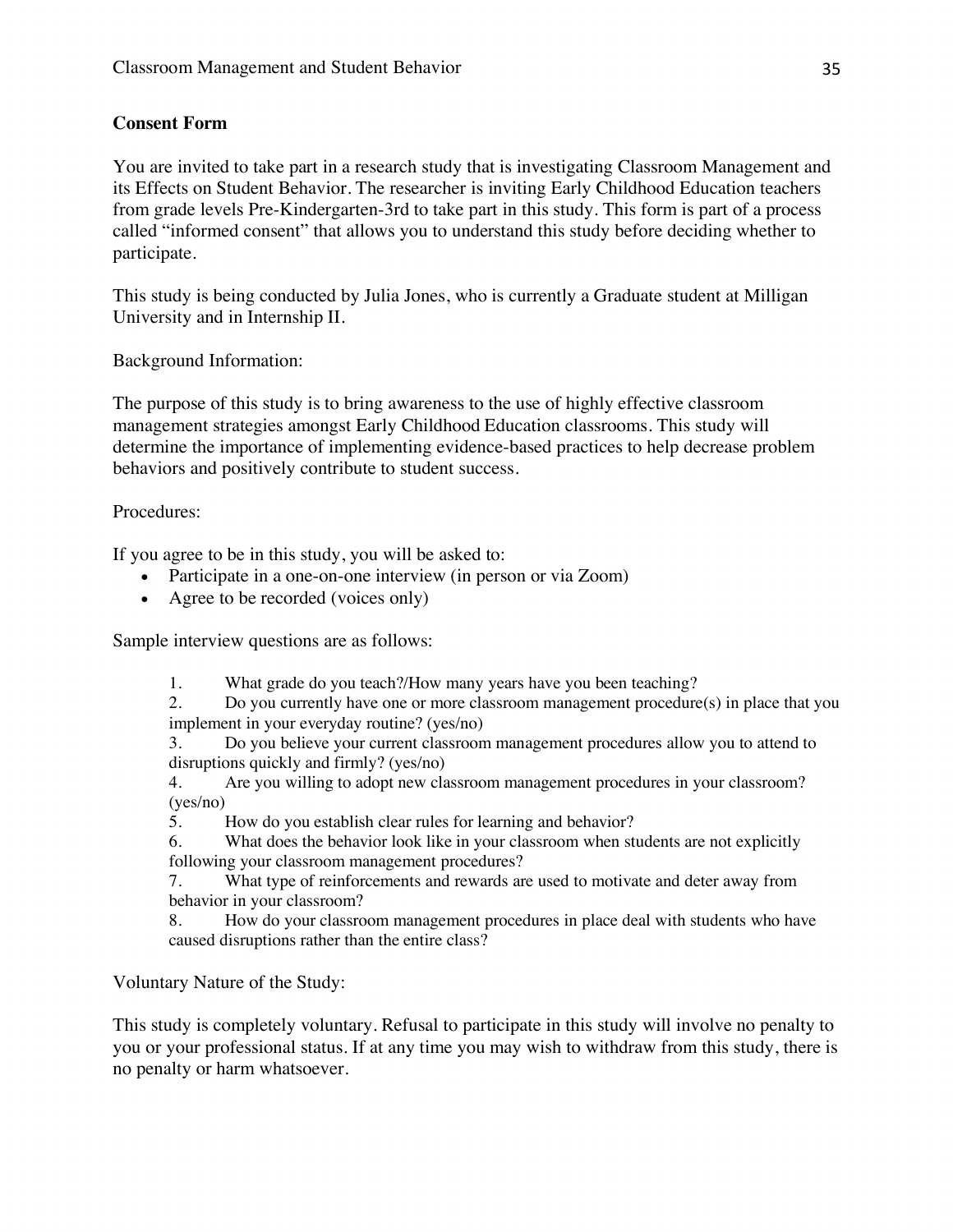Risks and Benefits of Being in the Study:

This study does not pose any risk to the safety and well-being of teachers that choose to participate. By choosing to participate in this study, teachers may experience minor risk of inconvenience and time away from their daily schedule. Answers and experiences discussed with the researcher will not be shared, including school administration or other surrounding teachers.

Payment:

There is no compensation for participating in this study.

Privacy:

Any information provided will be kept confidential and will not be shared. Any personal information provided will not be used for any purpose other than this research study. Any data collected will be kept safe and secure using password protected devices. Data will be kept for a period of five years, as required by Milligan University.

Contacts and Questions:

You may contact Milligan IRB at irb@milligan.edu if you have any questions or concerns about your rights regarding participation in the study. You may also contact the researcher at  $\mu$  injones @my.milligan.edu to obtain results of the study for up to five years.

The researcher will keep and provide you with a copy of this form to keep for your records.

Statement of Consent:

I have read the above information and I feel I understand the study well enough to make a decision about my involvement. By signing below, I understand that I am agreeing to the terms described above.

| Printed Name of Participant | Date Signed             |
|-----------------------------|-------------------------|
|                             |                         |
| Signature of Participant    | Signature of Researcher |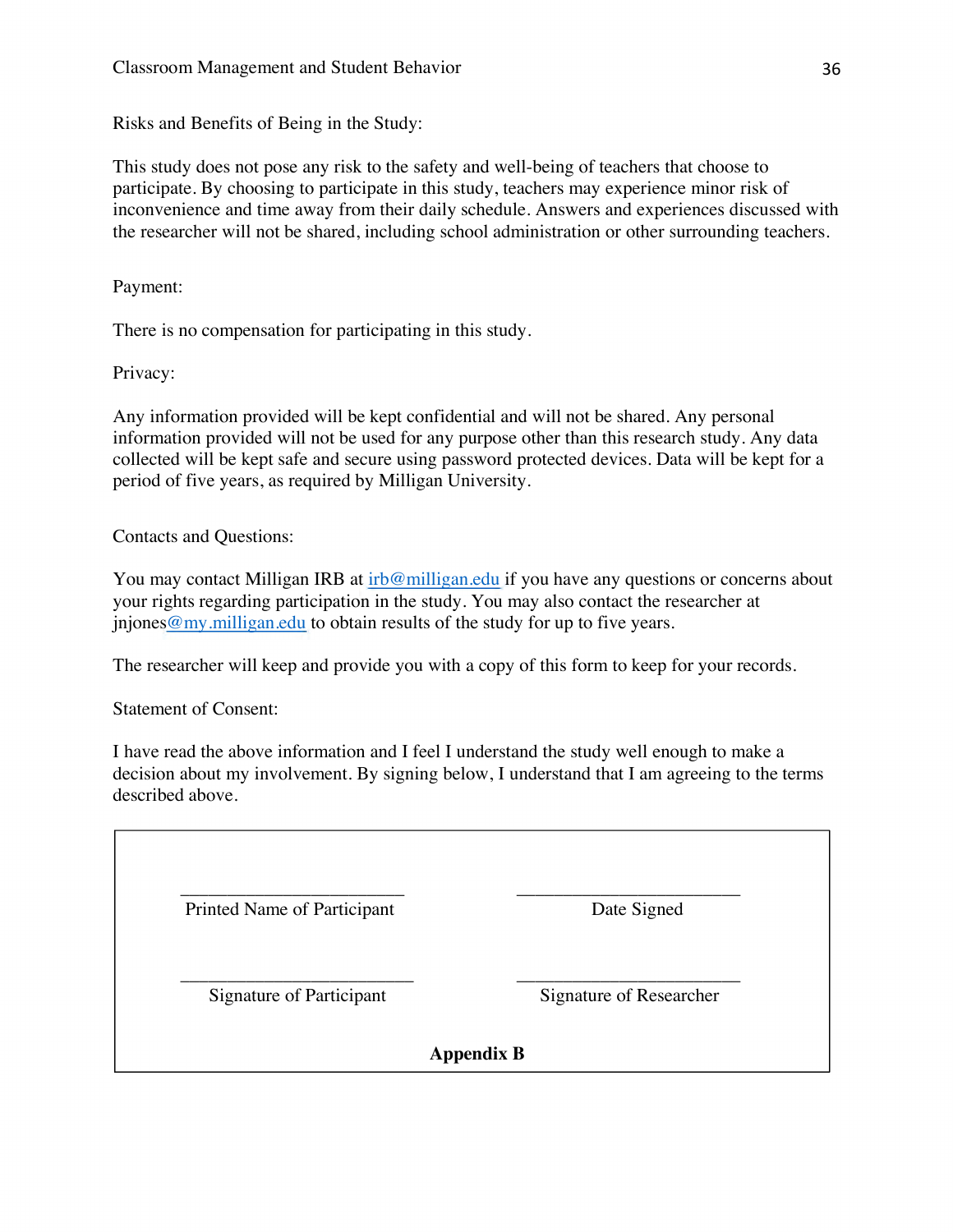# **Interview Questions**

Classroom Management and its Effects on Student Behavior

Interview Questions:

1. What grade do you teach?/How many years have you been teaching?

2. Do you currently have one or more classroom management procedure(s) in place that you implement in your everyday routine? (yes/no)

3. Do you believe your current classroom management procedures allow you to attend to disruptions quickly and firmly? (yes/no)

4. Are you willing to adopt new classroom management procedures in your classroom? (yes/no)

5. How do you establish clear rules for learning and behavior?

6. What does the behavior look like in your classroom when students are not explicitly following your classroom management procedures?

7. What type of reinforcements and rewards are used to motivate and deter away from behavior in your classroom?

8. How do your classroom management procedures in place deal with students who have caused disruptions rather than the entire class?